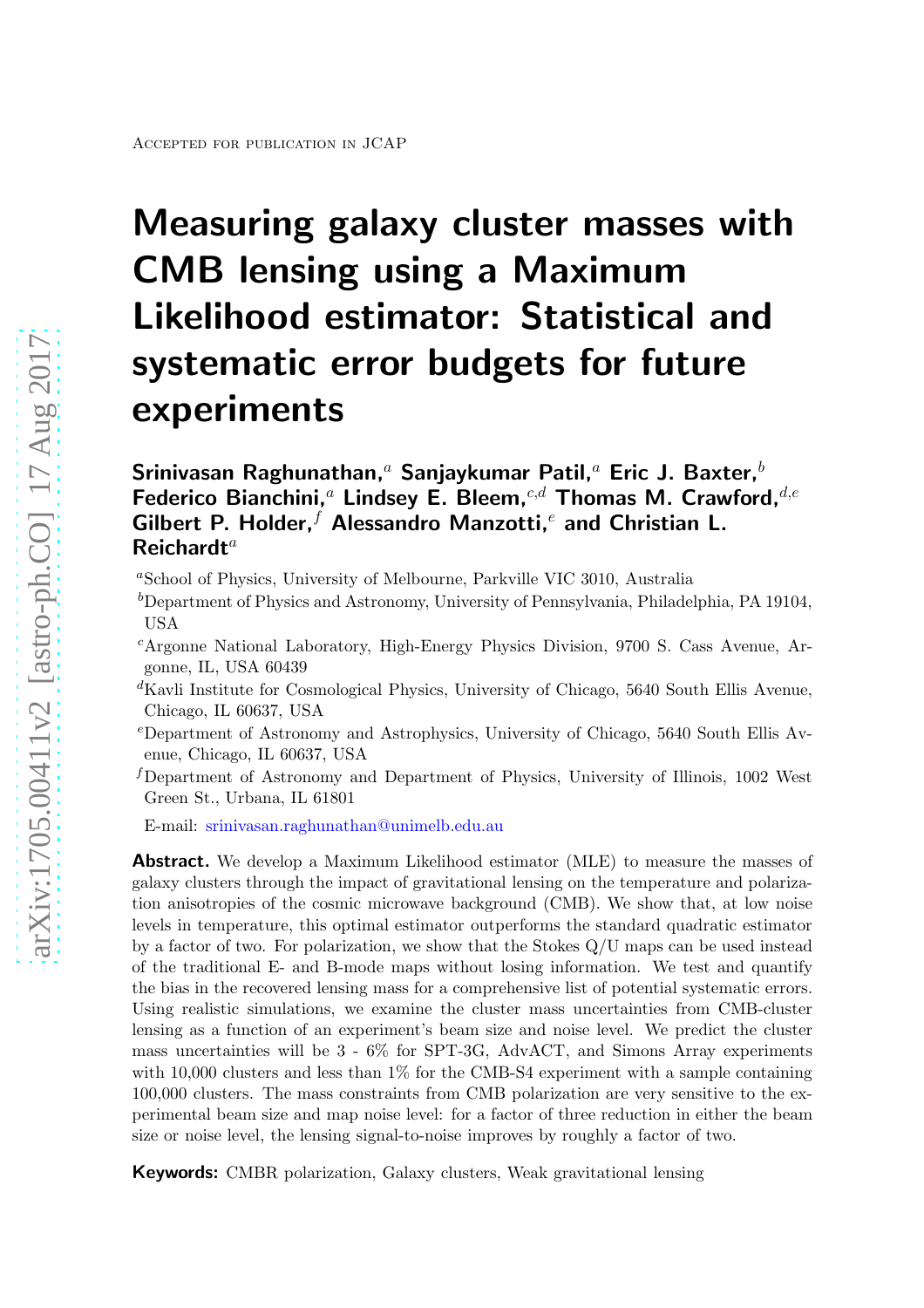# Contents

| $\mathbf 1$ |         | Introduction                                                                  | $\mathbf{1}$     |
|-------------|---------|-------------------------------------------------------------------------------|------------------|
|             | $1.1\,$ | CMB-cluster lensing                                                           | $\overline{2}$   |
| $\bf{2}$    |         | Method                                                                        | $\bf{3}$         |
|             | 2.1     | Maximum likelihood estimators                                                 | 3                |
|             | 2.2     | Pixel-pixel covariance matrix                                                 | $\overline{4}$   |
|             | 2.3     | Cluster convergence profile                                                   | $\overline{5}$   |
| 3           | Results |                                                                               | $\boldsymbol{6}$ |
|             | $3.1\,$ | Ideal simulations: Performance comparisons                                    | $\boldsymbol{6}$ |
|             | $3.2\,$ | Effects of astrophysical foregrounds                                          | 8                |
| 4           |         | Systematic bias checks                                                        | 9                |
|             | 4.1     | Chance superpositions with other haloes                                       | 10               |
|             | 4.2     | Cluster mass profiles                                                         | 11               |
|             | 4.3     | Cluster positions                                                             | 12               |
|             | 4.4     | Redshift uncertainty                                                          | 13               |
|             | 4.5     | Kinematic SZ signal                                                           | 13               |
|             | $4.6\,$ | Thermal SZ (tSZ) signal and tSZ cleaning                                      | 14               |
|             |         | tSZ frequency cleaning<br>4.6.1                                               | 14               |
|             |         | tSZ fitting<br>4.6.2                                                          | 15               |
|             | 4.7     | Dusty galaxies in the cluster and other foregrounds                           | 15               |
| 5           |         | A look into the future                                                        | 16               |
|             | 5.1     | Expected lensing mass uncertainties for future CMB experiments                | 16               |
|             | $5.2\,$ | Optimizing survey design: SNR as a function of beam size and map noise levels | <b>19</b>        |
| 6           |         | Conclusion                                                                    | <b>20</b>        |
|             |         | A Simulated skies                                                             | 21               |
|             |         | A.1 Cosmic Microwave Background                                               | 22               |
|             |         | A.2 Sunyaev-Zel'dovich (SZ) effect                                            | 22               |
|             |         | A.3 Radio and Dusty Galaxies                                                  | 23               |

# <span id="page-1-0"></span>1 Introduction

As the largest collapsed halos, galaxy clusters are important probes of cosmology and structure growth in the Universe. Measuring the number density of galaxy clusters as a function of mass and redshift has the potential to yield some of the tightest constraints on the dark energy equation of state, especially at high redshifts  $(z > 1)$  [\[1](#page-23-1)]. Current CMB, optical, and X-ray surveys have begun to return large samples of galaxy clusters [\[2](#page-24-0)[–7\]](#page-24-1), and these samples are expected to rise substantially to over 100,000 with upcoming surveys like CMB-S4, eRosita, Euclid, or LSST  $[8-11]$ . However, while we have demonstrated the ability to find these objects, accurately determining their masses remains challenging — and accurate mass estimates are crucial to the cosmological constraints. A mass-observable scaling relation is normally required to convert the observed quantity into cluster mass. The current uncertainties on the calibration of these scaling relations is the prime obstacle in using galaxy clusters as powerful probes of cosmology [\[12](#page-24-4), [13\]](#page-24-5).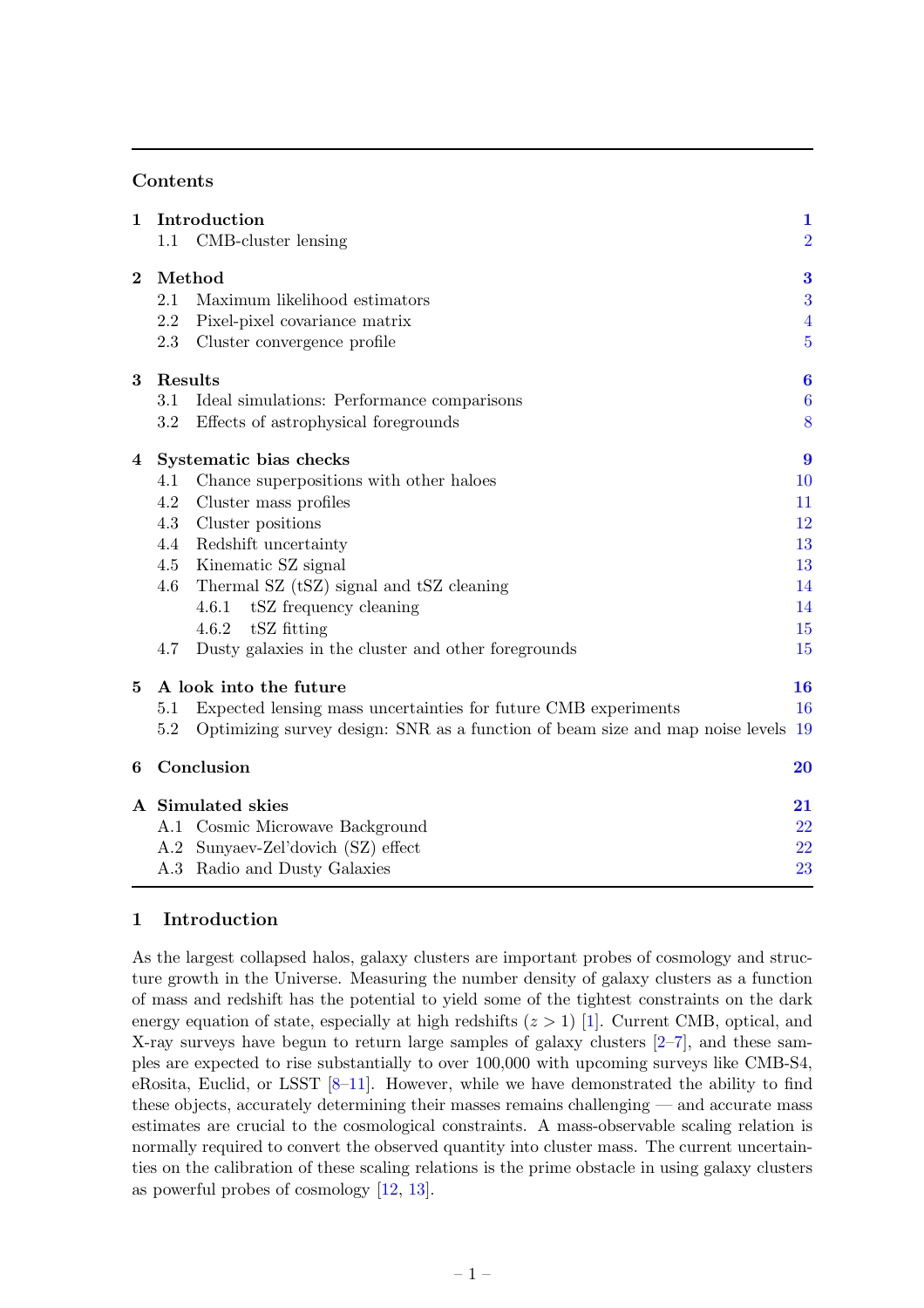Weak gravitational lensing is the primary tool to improve the mass calibration of galaxy cluster scaling relations. Weak gravitational lensing directly probes the total matter content of a galaxy cluster and can provide an unbiased measurement of the total mass. The lensed 'source' can be galaxies, or the CMB, with the CMB being the focus of this work. The CMB is particularly useful for high redshift clusters due to the difficulties in observing galaxies with sufficient signal-to-noise (SNR) in other frequencies (e.g., optical, X-ray) at very high redshifts. The CMB also has simpler systematics uncertainties, as we have extremely good measurements of the statistical properties of the CMB and we know the precise redshift where the CMB photons originate. However, the SNR of the CMB-cluster lensing signal is comparatively weak for an individual galaxy cluster, which necessitates a stacking analysis to recover the 'average' mass of a cluster sample [\[14](#page-24-6)].

#### <span id="page-2-0"></span>1.1 CMB-cluster lensing

Massive galaxy clusters bend the path of CMB photons, imprinting a gravitational lensing signal on the CMB. CMB-cluster lensing refers to the gravitational lensing of the CMB by massive galaxy clusters. The scales of interest are typically a few arc-minutes, corresponding to the angular size of galaxy clusters. On these scales, the CMB is well approximated as a gradient field across the position of the galaxy cluster. The direction of the CMB gradient is nearly independent (only slightly correlated) for temperature and polarization. Gravitationally lensing of this gradient by a galaxy cluster produces a dipole-like pattern oriented with the gradient  $[16, 35]$  $[16, 35]$ , but with the hot and cold directions swapped (*cf.* see Fig. 1 of Lewis & King  $16$ ). For a given cluster mass and redshift, the magnitude of this dipole scales linearly with the magnitude of the CMB gradient. Note that this implies the polarized lensing signal is an order of magnitude smaller than the temperature signal as the CMB is only  $\mathcal{O}(10\%)$  polarized. For example, the lensing induced distortion due to a 2 × 10<sup>14</sup>  $M_{\odot}$  mass galaxy cluster is ~ 5.0 and 0.5  $\mu$ K in temperature and polarization respectively.

Lensing remaps the unlensed CMB to new positions based on the deflection angle of the lens. Thus, the unlensed temperature  $T(\hat{\bf{n}})$  and polarization  $Q(\hat{\bf{n}})$  and  $U(\hat{\bf{n}})$  fields are remapped to new positions as

$$
T(\hat{\mathbf{n}}) = T(\hat{\mathbf{n}} + \vec{\alpha}(\hat{\mathbf{n}}))
$$
\n(1.1)

$$
Q(\hat{\mathbf{n}}) = Q(\hat{\mathbf{n}} + \vec{\alpha}(\hat{\mathbf{n}}))
$$
\n(1.2)

$$
U(\hat{\mathbf{n}}) = \tilde{U}(\hat{\mathbf{n}} + \vec{\alpha}(\hat{\mathbf{n}}))
$$
\n(1.3)

where the deflection angle vector  $\vec{\alpha}(\hat{\mathbf{n}}) = \nabla \phi(\hat{\mathbf{n}})$  is the gradient of the lensing potential  $\phi$ . The deflection angle depends on the mass, distance, and the profile of the lens (in this case, a galaxy cluster).

Several methods have been proposed to extract this cluster lensing signal viz. a Maximum Likelihood estimator (MLE) by fitting lensing templates to the lensed CMB maps [\[16](#page-24-7)[–18](#page-24-8)]; a quadratic estimator (QE) which uses the correlation between the unlensed CMB gradient and the lensing signal [\[14](#page-24-6), [19](#page-24-9)[–22](#page-24-10)]; and a Wiener filter approach to estimate the lensing distortion [\[23](#page-25-1)]. This work is based on the MLE, which will be described in more detail in Section [2.1.](#page-3-1) On the data side, the CMB lensing signal due to dark matter haloes has been detected at  $\sim 3 - 5\sigma$  levels using data from ACTPol, SPT-SZ, and the Planck satellite. Baxter et al. [\[18\]](#page-24-8) used a MLE approach to measure the lensing signal due to 513 SZ selected  $(M_{200} \sim 6 \times 10^{14} M_{\odot})$  galaxy clusters from the 2500 deg<sup>2</sup> SPT-SZ survey. The ACTpol survey used the QE approach to detect the 'halo' lensing of the CMB [\[24](#page-25-2)] due to several thousands of massive  $(M_{200} \sim 2 \times 10^{13} M_{\odot})$  galaxies [\[25\]](#page-25-3) detected from the Baryon Oscillation Spectroscopic Survey (BOSS) of the Sloan Digital Sky Survey (SDSS) III. The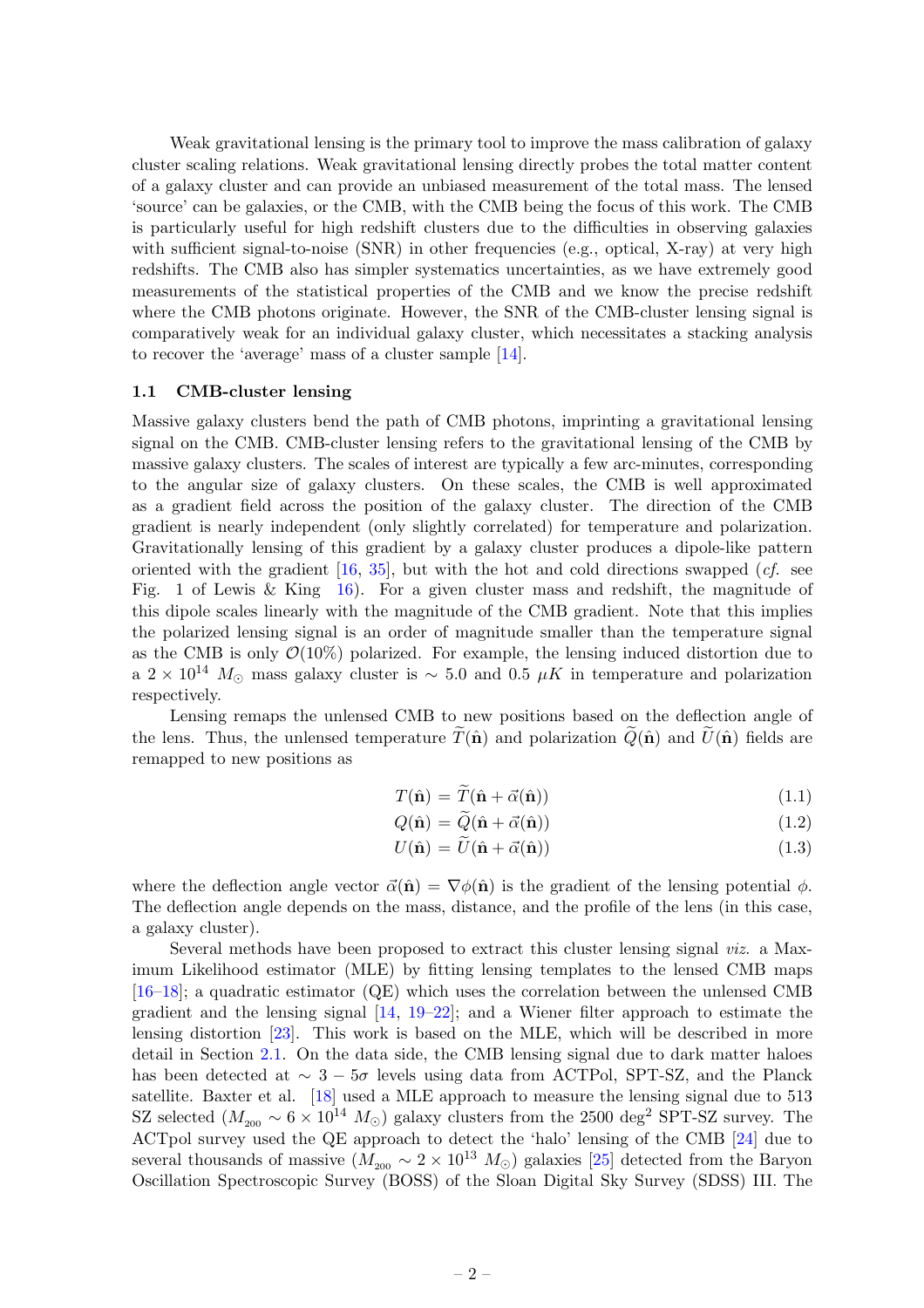Planck Collaboration also reported CMB galaxy cluster lensing [\[26\]](#page-25-4) due to 439 SZ selected clusters using a slightly modified QE approach [\[20](#page-24-11)].

The detection significance for CMB-cluster lensing depends on (i) the resolution of the telescope, (ii) the quality of the CMB data used (i.e. noise level of the maps), and (iii) the number of clusters in the sample. Subsequently, the detections so far have focused on the brighter temperature lensing signal. However while fainter and being limited by statistical uncertainties currently, polarization does have one significant advantage. On cluster scales (of order arc-minutes), the polarized astrophysical foregrounds are much fainter relative to the CMB than in temperature. The CMB polarization estimators are therefore more robust against astrophysical biases and effects. The astrophysical signals from galaxy clusters that may induce bias to the CMB temperature analyses include: the thermal Sunyaev-Zel'dovich (tSZ) [\[27\]](#page-25-5) effect which is  $\mathcal{O}(10)$  higher than the lensing signal ( $\sim 100 \mu K$ ); the kinematic Sunyaev-Zel'dovich (tSZ) [\[28\]](#page-25-6) effect due to the motion of the cluster which is comparable to the lensing signal [\[16](#page-24-7), [19,](#page-24-9) [20](#page-24-11)]; and the expected over-abundance of dusty star-forming galaxies (DSFGs) in the galaxy cluster [\[29](#page-25-7)].Other astrophysical signals that are uncorrelated with the cluster, including both uncorrelated power from the three sources above and radio galaxies, contribute to an effective noise floor in the temperature maps, but should not bias the mass recovery. Except for the kSZ effect, these signals have a different spectral dependence than the CMB and may be removed in a linear combination of data from multiple frequencies. However, this cleaning will reduce the SNR, and if imperfect may bias the results.The level of foreground contamination is significantly lower for polarization maps which makes polarization extremely valuable for CMB-cluster lensing measurements from future low-noise CMB surveys.

In this paper we construct a ML lensing estimator using a pixel-space likelihood approach [\[18\]](#page-24-8) from both temperature and polarization maps of the CMB. We then study and quantify potential systematic biases in the recovered cluster masses. Finally, we present forecasts for the performance of several upcoming CMB experiments like SPT-3G, AdvACT, Simons Array, and CMB-S4. The paper is organized as follows. In §[2](#page-3-0) we describe the MLE, pixel-pixel covariance matrix, and the cluster convergence profile used for lensing. The performance of the MLE is shown in §[3,](#page-6-0) along with a comparison to the performance of the QE. Next we examine various systematic errors in  $\S4$ . Finally, we show forecasts for upcoming experiments in §[5](#page-16-0) before concluding in §[6.](#page-20-0)

# <span id="page-3-0"></span>2 Method

In this section we explain the fundamentals of the temperature and polarization MLE for CMB-cluster lensing. We then describe the two major inputs to the MLE: the calculation of the pixel-pixel covariance matrix, and the cluster convergence profile used to lens the background CMB.

#### <span id="page-3-1"></span>2.1 Maximum likelihood estimators

The maximum likelihood approach works by fitting 'lensed CMB' templates to the observed CMB maps. We follow [\[18](#page-24-8)] in calculating the pixel-pixel correlations and performing the fitting in real space. We depart from past lensing polarization estimators [\[14](#page-24-6)] by using Stokes  $Q/U$  maps instead of E- and B-mode maps. As we will discuss in  $\S 3.1$ , the two approaches yield nearly identical SNRs and Q/U maps have the advantage of being directly measured by experiments. To develop intuition in this work, we look separately at the temperature and polarization MLEs. Thus we calculate two pixel-pixel covariance matrices: one for the T maps and another for the combined Q/U maps. With this pixel-pixel covariance matrix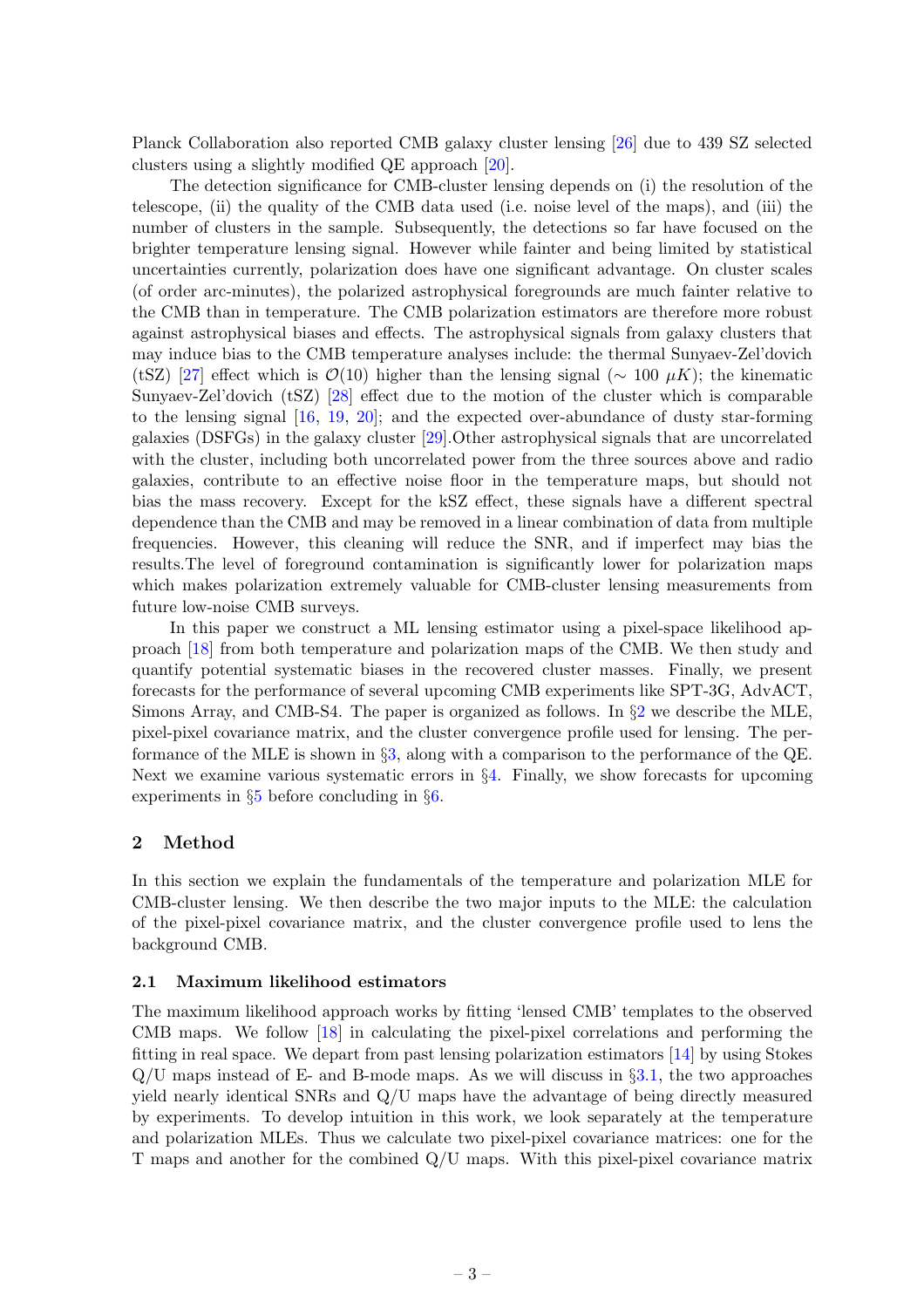$\Sigma_{lens}$  in hand, we can write down the likelihood of obtaining the data as

$$
-2 \ln \mathcal{L}(\mathbf{d}|\Sigma_{lens}) = \ln |\Sigma_{lens}| + \mathbf{d}^T \Sigma_{lens}^{-1} \mathbf{d}
$$
 (2.1)

where the data vector **d** is the pixel values of the observed T or  $Q/U$  maps. The pixel temperatures are defined as the variations from the mean CMB temperature and hence have zero mean.

We restrict our analysis to a  $10' \times 10'$  box centered on the cluster to simplify and speed up the analysis. Since the majority of the lensing signal is near the cluster center, this restriction has little impact on the lensing results. Doubling the box area to  $14' \times 14'$  changes the SNR by  $\leq 1\%$ . Finally, in order to achieve a reasonable SNR, we need to combine the likelihoods for many clusters. In general, this can be done by taking a weighted average with weights  $w_i$  of the cluster masses within a sample:

<span id="page-4-1"></span>
$$
-2 \ln \mathcal{L}(\mathbf{d}|\Sigma_{lens})_{tot} = \sum_{i=0}^{n} w_i \left[ ln |\Sigma_{lens}| + \mathbf{d}_i^T \Sigma_{lens}^{-1} \mathbf{d}_i \right]
$$
(2.2)

In this work, we use uniform weights as every simulated cluster has the same mass and redshift.

#### <span id="page-4-0"></span>2.2 Pixel-pixel covariance matrix

Besides the data, the only input to Eq.[\(2.2\)](#page-4-1) is the pixel-pixel covariance matrix  $\Sigma_{lens}$  that encapsulates the lensing-induced mode-mode correlations. We calculate this pixel-pixel covariance matrix using a set of simulated skies:

$$
\Sigma_{lens}(M, z) = \langle (\mathbf{G} - \langle \mathbf{G} \rangle)(\mathbf{G} - \langle \mathbf{G} \rangle)^{T} \rangle
$$
  
= 
$$
\frac{1}{n-1} \sum_{i=0}^{n} (\mathbf{G}_{i} - \langle \mathbf{G} \rangle)(\mathbf{G}_{i} - \langle \mathbf{G} \rangle)^{T},
$$
(2.3)

where vector  $\mathbf{G}_i$  is the  $10' \times 10'$  central box of the i<sup>th</sup> sky realization. The required number of skies scales with the number of degrees of freedom in the covariance. In our case, the maximum number of degrees of freedom is for the  $Q/U$  estimator, for which the covariance matrix is an  $800 \times 800$  matrix. We find that 130,000 realizations is adequate for recovering the cluster masses without bias. To remove any possible bias in  $\Sigma_{lens}^{-1}$  due to the limited number of simulations, we apply the very small correction factor  $(n_{sims} - n_d - 1)/n_{sims}$  where  $n_{sims}$  $= 130,000$  and the length of the data vector  $n_d = 400$  (800) for T (Q/U) [\[30](#page-25-8)].

The simulated sky realizations,  $\mathbf{G}_i$ , are used both in this covariance calculation, and later to test for systematic biases and to estimate the mass uncertainties. Briefly, every realization contains a CMB sky that has been lensed by a galaxy cluster, and white instrumental noise. For many uses, the realizations also include astrophysical signals from the kSZ effect, tSZ effect, DSFGs, and radio galaxies. Some of these astrophysical signals are uncorrelated with the galaxy cluster, such as radio galaxies or the tSZ effect from other haloes, while others are sourced in the cluster itself, such as the cluster's own tSZ signal. We provide more detail on the creation of these realizations in the Appendix [A.](#page-21-0)

To evaluate the likelihood, this pixel-pixel covariance matrix needs to be estimated as a function of mass and redshift. In this work, since we use a single cluster mass,  $M_{200}$  =  $2 \times 10^{14}$  M<sub>☉</sub>, and in most cases a single redshift,  $z = 0.7$ , we calculate covariance matrices for a grid of masses with a mass resolution of  $2.5 \times 10^{12} M_{\odot}$  and selected redshifts. However, this brute-force fine gridding may not be computationally viable for real datasets where the cluster sample spans a wide range of mass and redshift. One proposed solution is to interpolate the covariance matrix from a coarse grid in  $(M, z)$  space [\[18\]](#page-24-8).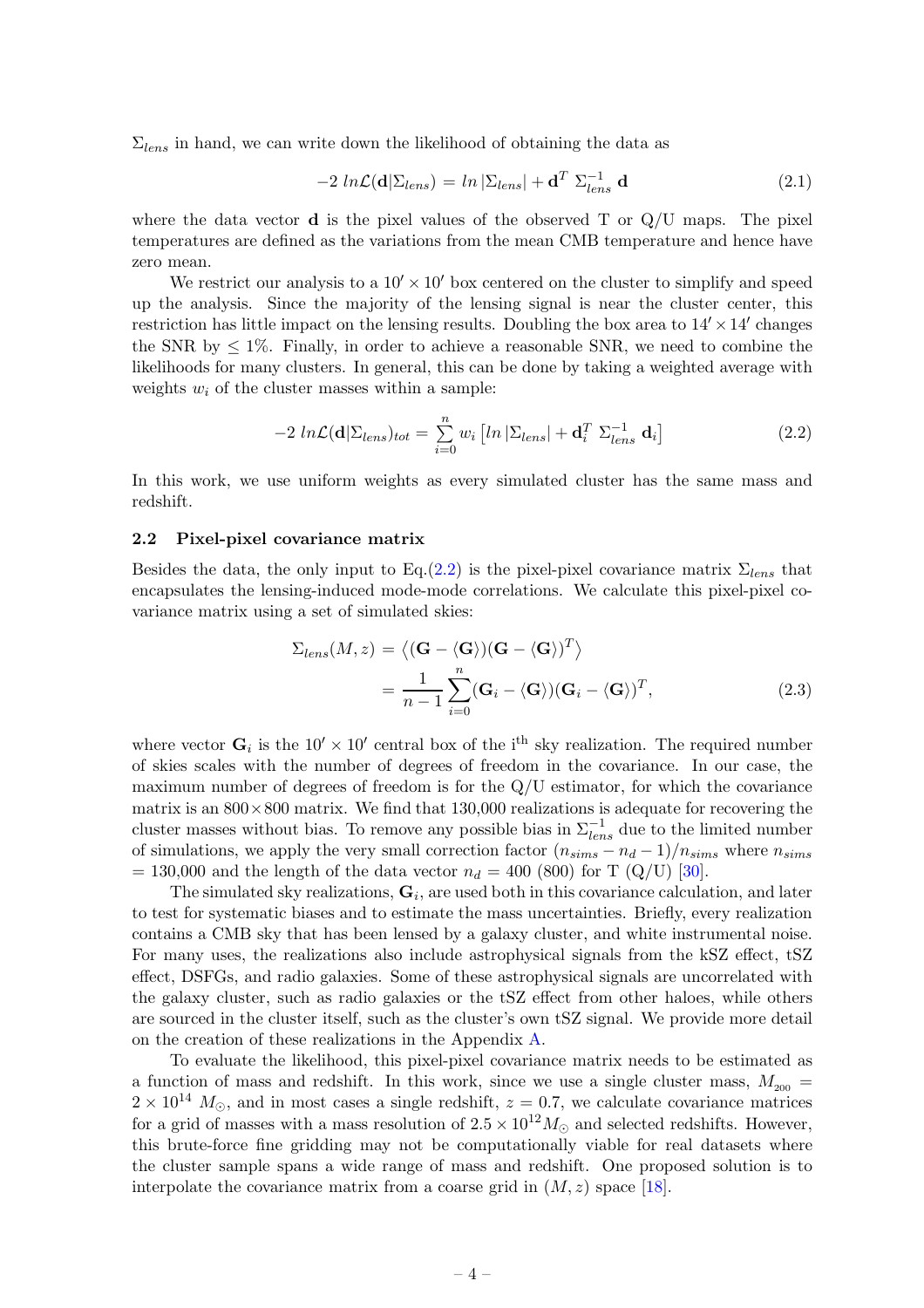#### <span id="page-5-0"></span>2.3 Cluster convergence profile

With the simulated CMB skies in place, the next step is to lens them using a convergence profile. Here we describe the numerical method to create the cluster convergence profile. Given a 2D lensing potential  $\phi$ , the convergence field can be obtained by calculating the divergence of its gradient  $2\kappa(x) = -\nabla^2 \phi(x)$ . For an axially symmetric lens, the convergence at a radial distance  $x$  from the cluster center can also be calculated as the ratio of the surface mass density of the cluster and the critical surface density of the universe at the cluster redshift  $\kappa(x) = \frac{\Sigma(x)}{\Sigma(crit)}$ . The critical surface density of the universe at cluster redshift is

$$
\Sigma(crit) = \frac{c^2}{4\pi G} \frac{D_{\text{CMB}}}{D_{\text{clus}} D_{\text{CMB,clus}}}
$$
(2.4)

where  $D_{\text{CMB}}$ ,  $D_{\text{clus}}$  are the comoving distances to CMB ( $z = 1100$ ) and galaxy cluster ( $z =$ 0.7); and  $D_{\text{CMB,clus}}$  is the distance between the CMB and the cluster. The surface mass density or the projected density of the halo is obtained by the line-of-sight integration of the halo density profile  $\rho(r)$ 

<span id="page-5-1"></span>
$$
\Sigma(x) = 2 \int_0^\infty \rho(r) \, ds \tag{2.5}
$$

where x is the distance to cluster center in the plane, r is the 3D distance to the cluster center and s is the distance along the line of sight with s=0 in the plane of the cluster.

In this work, we define all quantities of the galaxy cluster with respect to the radius  $R_{200}$  defined as the region within which the average mass density is 200 times the critical density of the universe  $\rho_{crit}^z$  at the redshift of the halo. Subsequently, the mass  $M_{200}$  within  $R_{200}$  will be

$$
M_{200} = \frac{4\pi}{3} R_{200}^3 \rho_{200} = \frac{800\pi}{3} R_{200}^3 \rho_{crit}^z \tag{2.6}
$$

The mass  $M_{200}$  can also be found by directly integrating the expression for the density profile

$$
M_{200} = \int_{0}^{R_{200}} 4\pi x^2 \rho(x) dx = 4\pi \int_{0}^{R_{200}} x^2 \rho(x) dx
$$
 (2.7)

NFW case: We now apply this general framework for a spherically symmetric halo to the specific case of a Navarro-Frenk-White (NFW) dark matter halo profile [\[31\]](#page-25-9) which has been used throughout this work to model the galaxy clusters unless specified otherwise. A NFW halo profile can be characterized by its scale radius  $R_s$ , the dimensionless concentration parameter c, and the dimensionless characteristic over-density  $\delta_c$ . The characteristic overdensity is defined by  $\delta_c = \rho_0 / \rho_{crit}^z$ , where  $\rho_0$  is the central cluster density and  $\rho_{crit}^z$  is the critical density of the Universe at redshift z. In terms of these quantities the NFW halo density profile is written as

$$
\rho(r) = \frac{\delta_c \rho_{crit}^z}{\left(\frac{r}{R_s}\right) \left(1 + \frac{r}{R_s}\right)^2}.
$$
\n(2.8)

The goal now is to insert this expression into  $Eq.(2.5)$  $Eq.(2.5)$  to obtain the convergence field of the NFW halo. We can change the variables using  $s = \sqrt{r^2 - x^2}$  and  $ds = \frac{rdr}{\sqrt{r^2-4}}$  $\frac{rdr}{r^2-x^2}$  to yield:

<span id="page-5-2"></span>
$$
\Sigma(x) = 2\delta_c \rho_{crit}^z R_s^3 \int_x^\infty \frac{1}{r(R_s+r)^2} \frac{r \ dr}{\sqrt{r^2 - x^2}}
$$
(2.9)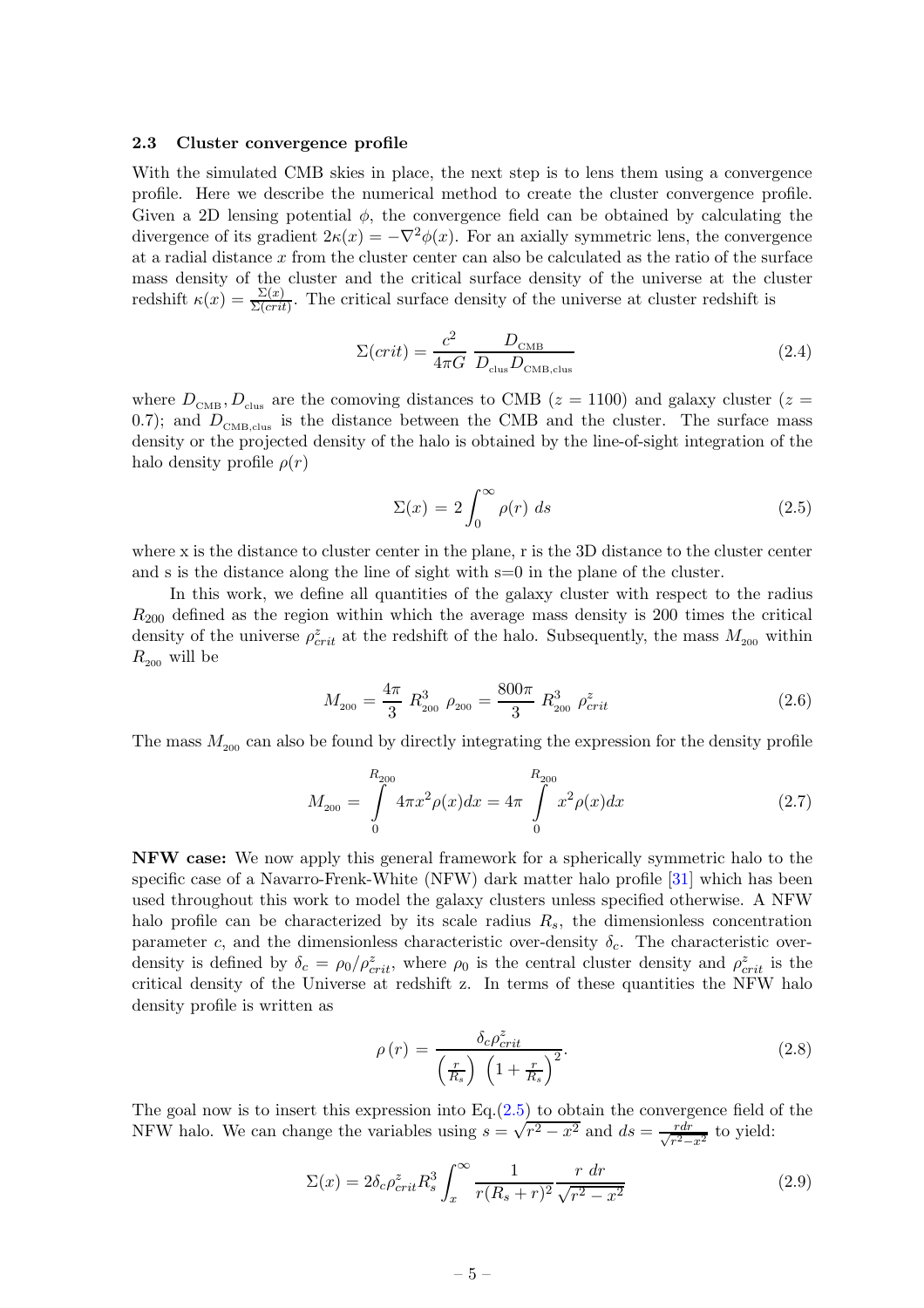The only quantity that remains to be defined is the scale radius  $R_s$  which we get by

$$
c \equiv c_{200} = \frac{R_{200}}{R_s} \tag{2.10}
$$

In this work we set  $c_{200} = 3.0$  following [\[32\]](#page-25-10). The solution to Eq.[\(2.9\)](#page-5-2) can also be solved analytically and an explicit closed-form expression for the NFW case has been given by [\[33](#page-25-11)]. The general framework described here allows one to obtain the convergence profile for other halo density profiles. In Section [4.2](#page-11-0) we explore lensing using other plausible halo density profiles.

#### <span id="page-6-0"></span>3 Results

In this section we report the expected uncertainties on the recovered cluster masses from the temperature and polarization estimators for an idealized no astrophysical foregrounds scenario, and compare the results for the MLE to those for the QE [\[14\]](#page-24-6). We then study the extent to which foregrounds degrade the lensing mass uncertainties. Throughout this work, we quote mass uncertainties on a fiducial cluster sample containing 100,000 clusters at redshift  $z = 0.7$  and mass  $M_{200} = 2 \times 10^{14} M_{\odot}$ . This sample size is very approximately the number expected for the CMB-S4 experiment. We calculate the mass uncertainties  $\Delta M_{200}$ by looking at the log-likelihood ( $-2 ln \mathcal{L}$ ) as a function of mass. According to Wilks' theorem, the statistic  $-2 \ln \mathcal{L}$  follows a  $\chi^2$  distribution with one degree of freedom (corresponding to one free parameter  $M_{200}$ ). Thus, we calculate the mass uncertainty by finding a change of  $\Delta \chi^2 = 1$  relative to the best-fit point:

$$
\Delta \chi^2 = \chi^2_{M_{est}} - \chi^2_{M_{200}} = -2 \ln \mathcal{L}(M_{est}) + 2 \ln \mathcal{L}(M_{200}).
$$

We report the mass uncertainties,  $\Delta M_{200}$ , as a function of temperature map noise levels in  $\mu$ K $-$ arcmin with the corresponding Q and U polarization map noise levels assumed to be higher by  $\sqrt{2}$ . Note that foreground cleaning will generally break this simple relationship. As the dominant foregrounds are largely unpolarized, the foreground-cleaned temperature map noise levels will be relatively higher.

#### <span id="page-6-1"></span>3.1 Ideal simulations: Performance comparisons

We begin by looking at an idealized case: CMB-only simulations with no Galactic or extragalactic foregrounds. This idealized case serves two purposes. It provides a benchmark to understand the effects of these foregrounds, and it allows the performance of the MLE to be compared under equivalent assumptions to past results for the standard QE [\[14](#page-24-6)]. In Fig. [1](#page-7-0) we show the combined likelihood curves of 100,000 clusters  $(cf. Eq.(2.2))$  $(cf. Eq.(2.2))$  $(cf. Eq.(2.2))$  for the temperature  $T_{\rm ML}$  (black solid) and polarization  $QU_{\rm ML}$  (orange solid),  $EB_{\rm ML}$  (green dash dot) MLEs. The top panel shows that all the estimators recover the true cluster mass (red solid line). At a noise level of  $\Delta T = 1 \,\mu\text{K–arcmin}$ , the no-lensing case is rejected at a significance  $(\sqrt{\Delta \chi^2})$ of 400  $\sigma$  for the temperature MLE and 110  $\sigma$  for the polarization MLE. The bottom panel of Fig. [1](#page-7-0) shows a null test where the estimators are applied to fields without galaxy clusters. The likelihoods peak at zero mass consistent with no lensing.

In left panel of Fig. [2](#page-9-1) we show the lensing mass uncertainties for the temperature and polarization estimators. One takeaway from this figure is that without foregrounds, temperature (black triangles) would be the primary channel for CMB-cluster lensing from a raw SNR perspective. The polarization  $QU_{ML}$  (orange squares) estimator only dominates below 0.075 µK−arcmin, a noise level which is unlikely to be achieved even with the proposed CMB-S4 experiment. The relative performance of the temperature and polarization estimators can be understood as (1) the lensing signal scales with the amplitude of the background gradient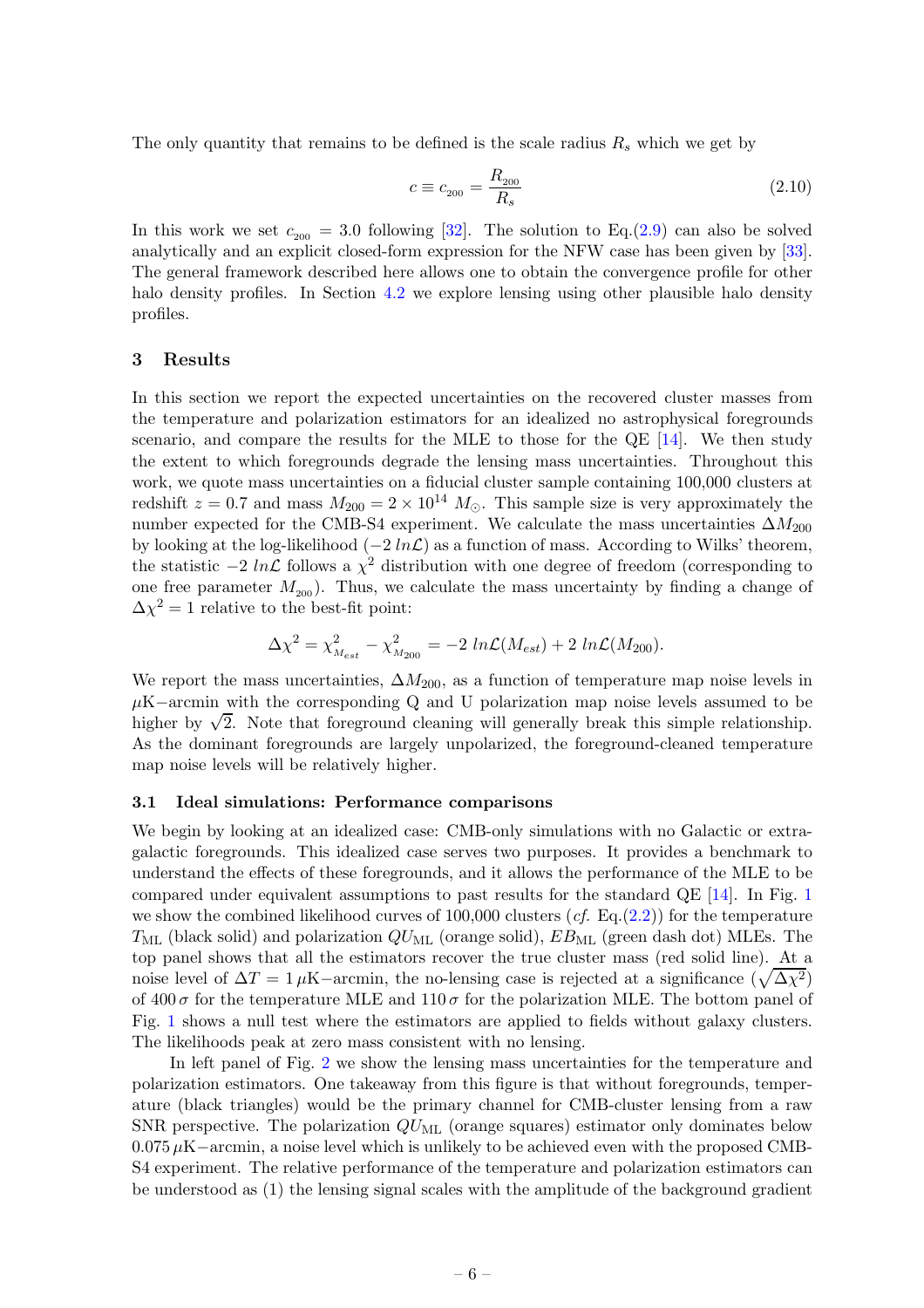

<span id="page-7-0"></span>Figure 1. The MLEs recover the true cluster masses. The top panel shows the normalized likelihood curves for the  $T_{ML}$  (black solid),  $QU_{ML}$  (orange solid), and  $EB_{ML}$  (green dash dotted) MLE for a cluster sample containing 100,000 clusters with mass  $M_{200} = 2 \times 10^{14} M_{\odot}$  (red solid line) at redshift  $z = 0.7$ . The performance of the  $QU_{ML}$  and  $EB_{ML}$  estimators is comparable. The bottom panel shows the results for a null test for fields with no galaxy clusters; as expected the likelihood peaks at zero mass. All curves are for an idealized case with no astrophysical foregrounds, a temperature map noise level of 1  $\mu$ K–arcmin, and a beam size of  $\theta_{\rm FWHM} = 1'$ .

which is ∼10x brighter in temperature, but (2) as the noise levels drop the background CMB acts as an additional noise source for the temperature estimator which limits its performance. We remind the reader however that this is an idealized case, and, as will be shown later, the polarization channels have advantages with respect to systematic biases and astrophysical foregrounds.

This figure also shows that MLEs using  $Q/U$  maps (orange squares) and  $E/B$ -mode maps (green circles) achieve comparable SNRs. There is little to differentiate between the two approaches from a theoretical standpoint. The apparent difference between the Q/U and E/B estimators at high map noise levels is not statistically significant. However, working with the  $QU_{ML}$  estimator simplifies the analysis by eliminating the coordinate transformation from Stokes  $Q/U$  to  $E/B$ -mode maps. We choose to proceed with the  $QU_{ML}$  polarization estimator in this work.

Finally, we compare the performance of the temperature MLE (ML: T, black triangles) and QE (QE: TT, blue stars). The standard QE is a linear approximation to the MLE and performs similarly at low SNR values. While not shown, the polarization MLE and QE perform equivalently for the range of map noise levels plotted as they remain in the low SNR regime. As the map noise levels decrease, the temperature MLE begins to out-perform the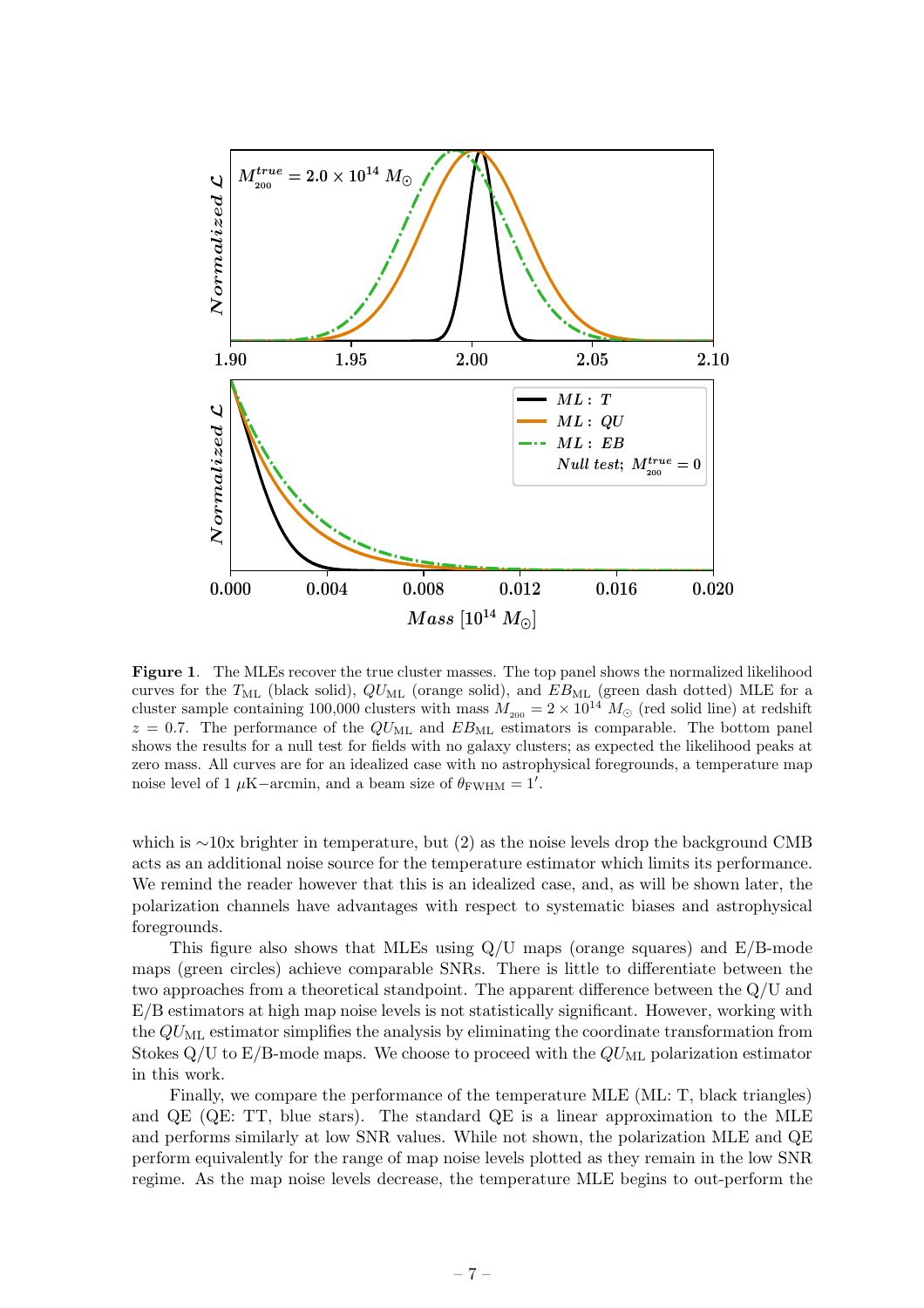QE. The extra information exploited by the MLE can also be recovered using an iterative version of the QE as demonstrated by Yoo & Zaldarriaga [\[21](#page-24-12)], Yoo, Zaldarriaga, & Hernquist [\[22\]](#page-24-10). We find a factor of  $\sim$  2 improvement in the MLE uncertainties compared to the QE at 0.1  $\mu$ K−arcmin for our fiducial sample of  $M_{200} = 2 \times 10^{14} M_{\odot}$  and redshift  $z = 0.7$ . Using a MLE or iterative QE dramatically improves the performance of the temperature estimators at low map noise levels.

A difficulty for the QE and MLE for cluster masses is that both estimators use an assumed cluster mass profile. This dependence shows up in different places in each analysis:

- The QE extracts the convergence field by exploiting the lensing-induced correlation between the gradient of the temperature/polarization field and the unlensed background. This step is model-independent. However, to improve the SNR, cluster profiles are then fit to the convergence field in order to estimate the galaxy cluster masses.
- In the MLE, the mass is obtained by directly fitting lensing templates of known cluster profiles at the map level using the full pixel-space likelihood.

As both methods suffer from the same model dependence, there is no reason not to take advantage of the MLE's improved performance at low noise levels.

#### <span id="page-8-0"></span>3.2 Effects of astrophysical foregrounds

Extragalactic and Galactic foregrounds will introduce additional noise in the lensing estimators, and, for signals originating in the cluster itself, they will likely also bias the lensing estimators. In this work, we neglect Galactic foregrounds under the assumption that an appropriate frequency combination can effectively suppress the Galactic contamination. Since the level of the foregrounds is much higher for temperature than polarization, the foreground 'noise' will primarily affect  $T_{ML}$ . Here we look at the impact of foregrounds on 150 GHz maps, considering the tSZ effect, kSZ effect, radio galaxies, and dusty galaxies. Our model for these signals is described in the Appendix [A.3.](#page-23-0) We present the effect of these signals on the mass uncertainties here, while the related systematic biases are shown in §[4.](#page-9-0)

The effect of extragalactic foregrounds on the mass uncertainties is displayed in the right panel Fig. [2](#page-9-1) for different levels of foreground cleaning. While essentially negligible for the polarization estimators, astrophysical foregrounds are very important for the temperature channel. Without any cleaning (dotted lines), foregrounds set an effective noise floor around  $\sim 5 \mu$ K–arcmin, with the mass uncertainty from  $T_{ML}$  (black triangles) thus plateauing at 1.8%. The polarization channel,  $QU_{ML}$  (orange squares), out-performs the temperature channel at noise levels below  $1.5 \mu$ K $-$ arcmin in this case. We can of course, combine multiple frequency channels to suppress these foregrounds at the cost of increasing the noise levels in the temperature map. The exact effects depend on the relative noise levels and beam sizes in each frequency band for a specific experimental configuration. While we take this into account properly in §[5.1](#page-16-1) when forecasting the performance of planned CMB experiments, here we build intuition into the required foreground cleaning with a simplified model. Namely, we use a Gaussian  $FWHM = 1'$  beam and assume no changes to the it due to foreground cleaning, perfect suppression of the tSZ power, and no suppression of the kSZ power. Furthermore, we assume that the foreground cleaning leaves behind 100% (dashed lines), 10% (dot-dashed lines) or 0% (solid lines) of the radio and dusty galaxy power. With 90% foreground cleaning, temperature once again becomes very competitive at the expected noise levels of CMB experiments in the near-term – even after allowing for a factor of a few increase in map noise levels due to cleaning. Perfect foreground cleaning only slightly improves the SNR beyond the 90% case. Note that foreground cleaning is also likely to enlarge the effective experimental beam which will further degrade the mass uncertainties, an effect which is not captured in this plot.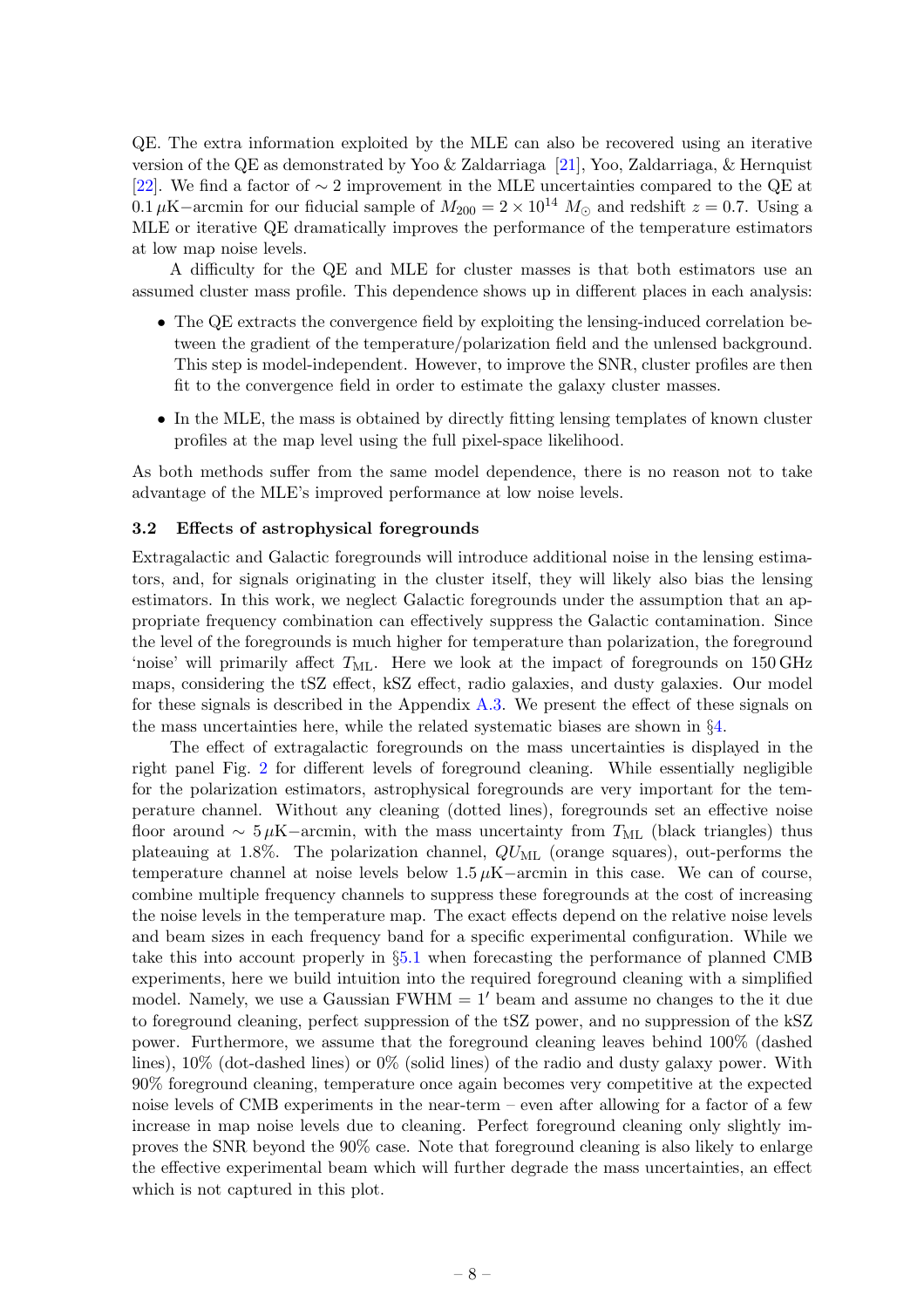

<span id="page-9-1"></span>Figure 2. Fractional cluster mass uncertainties with a sample containing 100,000 clusters. Left panel: In an idealized CMB-only case, temperature is the main information channel for CMB-cluster lensing. We caution the reader that this conclusion changes when foregrounds and systematics are considered. In this case,  $T_{ML}$  (black triangles) out-performs a standard QE (blue stars) at the map noise levels expected for upcoming CMB experiments. As expected, polarization estimators  $QU_{ML}$ (orange squares) and  $EB_{ML}$  (green circles) perform nearly identically. **Right panel:** Extragalactic foregrounds can have a large impact on the mass uncertainties from  $T_{ML}$ , but do not significantly affect  $QU_{ML}$ . The lines correspond to different level of residual foreground contamination: solid  $(0\%)$ , dash-dot (10%), and dotted (100%). An uniform kSZ background  $D_{\ell=3000}^{\text{ksZ}} = 2.9 \,\mu K^2$  [\[34\]](#page-25-12), which cannot be cleaned by combining data from different frequency channels, has been assumed for all the curves. An experimental beam of  $\theta_{\text{FWHM}} = 1'$  has been used in both cases.

In summary, extragalactic foregrounds have little impact on the polarization estimators, but significantly increase the mass uncertainties in the temperature channel if not cleaned. Additionally, as will be shown in the next section, these astrophysical signals lead to some challenging systematic biases for the temperature estimator.

#### <span id="page-9-0"></span>4 Systematic bias checks

We now turn from the statistical power of the cluster lensing MLE to the magnitude of potential systematic biases. We examine the following sources of systematic error:

- 1. Chance superpositions of other halos near the cluster position,
- 2. Differences between the assumed and true cluster mass profiles,
- 3. Uncertainty in the cluster position,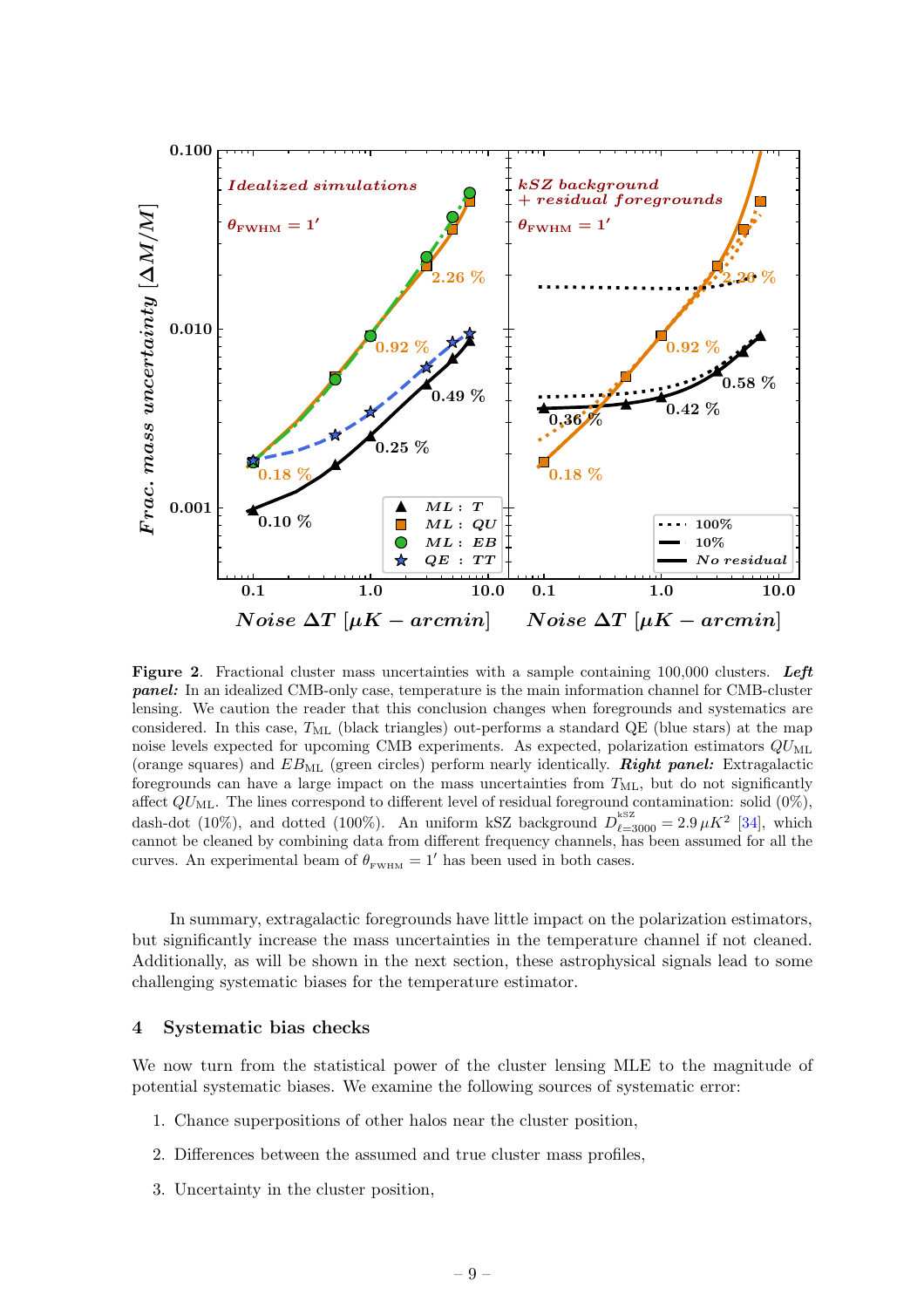- 4. Uncertainty in the cluster redshift.
- 5. The kSZ signal from the cluster (temperature-only),
- 6. The tSZ signal from the cluster (temperature-only), and
- 7. Dusty galaxies residing in the galaxy cluster.

The last three effects are largely unpolarized, and have little impact on polarization lensing estimators. Note that even sources of bias that have identical effects on polarization and temperature can have a different bias in the two estimators due to differences in mode weighting between estimators.

We report on the bias in an idealized survey (unless specified otherwise) with 1' beam and temperature noise levels of  $1 \mu$ K–arcmin (and polarization noise higher by  $\sqrt{2}$ ). No foreground terms are included unless noted. The magnitude of the bias from each source does depend on these assumptions as the beam size, map noise, and foreground levels determine the weighting of different angular scales in the MLE. The effect of systematic error is simulated on a sample of 1,000,000 clusters with a mass  $M_{200}^{true} = 2 \times 10^{14} M_{\odot}$  and, unless noted otherwise, a redshift of 0.7. The bias is calculated from this sample according to:

$$
b = \frac{M_{200}^{sys}}{M_{200}^{true}} - 1,\tag{4.1}
$$

where  $M_{200}^{sys}$  is the average recovered lensing mass. We also estimate the error on the bias by looking at its scatter across 100 subsamples.

The resulting bias estimates for the seven sources are summarized in Table [1](#page-16-2) and discussed in detail below. With the exception of the redshift uncertainties, a careful accounting of the bias from all of these sources will be necessary to achieve the percent-level mass calibration hoped for from CMB-S4. Other sample-specific systematic errors may also be a concern, for instance, the number of false positive in the catalog, selection effects, or some form of bias in the weighting of clusters when combining likelihoods in Eq[.2.2.](#page-4-1)

#### <span id="page-10-0"></span>4.1 Chance superpositions with other haloes

CMB lensing is sensitive to the mass integrated along the line of sight, which means the lensing-derived mass of a given cluster will include contributions from any other haloes near the line of sight and correlated to the cluster, normally described as the 2-halo term [\[35](#page-25-0), [36](#page-25-13)]. This is a particular concern for lower-mass haloes which may not be detected by the cluster survey. To check the effects of such low mass haloes, we draw upon the halo catalog for the publicly available N-body simulations of Flender et al. [\[37](#page-25-14)]. This catalog contains  $\sim$  17 million objects; we begin by selecting the  $\sim$  20,000 haloes in the catalog that match the baseline cluster  $(M_{200} \in [1.8, 2.2] \times 10^{14} M_{\odot}; z \in [0.6, 0.8]$ ). When creating each mock map, we select one of these 20,000 haloes, and add convergence profiles based on the mass and redshift of any other nearby haloes (within 50′ ) to the central cluster's convergence profile. We lens the CMB by these convergence profiles. From there, the analysis proceeds as normal: the lensed CMB maps are convolved with the beam and noise is added. Nearby, lower-mass haloes bias the recovered mass high by a few percent:  $2.5 \pm 0.3\%$  and  $6.3 \pm 1.1\%$ for  $T_{ML}$  and  $QU_{ML}$  respectively. This bias can be mitigated by explicitly fitting for the  $2$ -halo term  $[38, 39]$  $[38, 39]$  $[38, 39]$  $[38, 39]$ . This, however, will slightly worsen the constraints on the recovered lensing mass because of the additional nuisance parameters involved in the fitting process. In addition, there could also be other plausible biases that can originate since clusters are not isolated structures but preferentially located on large-scale filaments. For example, clusters with ellipticity aligned along the line of sight, will have higher tSZ surface brightness and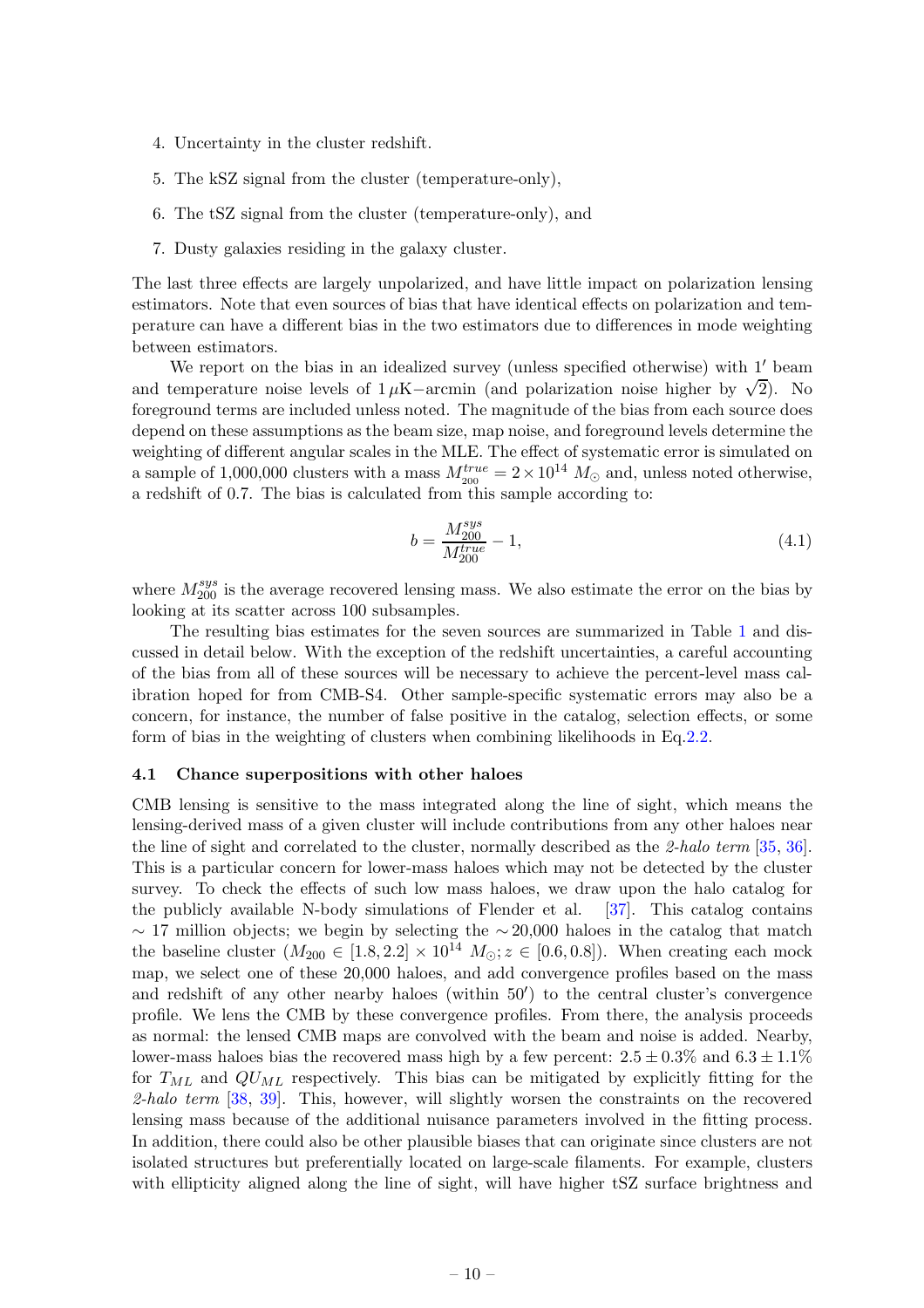therefore more likely to be selected. But they are also more likely to be part of a filament that is along the line of sight, and therefore their inferred lensing mass would tend to be overestimated. A detailed study of this is beyond the scope of this paper but we would like to caution the reader as these effects can be challenging when one is aiming for a  $\sim 1\%$ level mass precision with CMB-S4. Clearly, accurate and reliable simulations of structure formation on large volumes will be crucial to handling this source of systematic error at the sub-percent level.

#### <span id="page-11-0"></span>4.2 Cluster mass profiles

As previously mentioned, both the QE and MLE use an assumed cluster mass profile, and any difference between the assumed profile and true average profile will bias the inferred masses. In this work, we have used the NFW profile. However, the NFW profile is known to be an imperfect approximation and previous studies of very massive clusters have observed significant deviations from an NFW profile at  $r \gtrsim 0.5R_{200}$  [\[40\]](#page-25-17). It is unknown whether these deviations will be larger or smaller for the lower cluster mass assumed in this work. For reference, the angular size of the clusters used in this work is  $\theta_{200} = D_L R_{200} = 2.2$ . To estimate the size of this bias, we consider three alternative cluster profiles:

1. A modified version of the NFW profile which drops off more rapidly with radius

$$
\kappa_{\text{NFW}}^{mod}(x) = \begin{cases} \kappa_{\text{NFW}} & ; x \leq 0.75\theta_{200} \\ \kappa_{\text{NFW}} \times m(i,j) & ; 0.75\theta_{200} < x \leq 1.5\theta_{200} \\ 0 & ; otherwise \end{cases} \tag{4.2}
$$

where  $m(i, j)$  is a Hanning 2D apodization kernel. We create the 2D apodization kernel as  $m(i, j) = m(i) \times m(j)$  with  $m(i) = \frac{1}{2}$  $\left[1-\cos\left(\frac{2\pi(i-n/2)}{n}\right)\right]$ , where i and j are pixel indices in the  $n \times n$  map.

2. A change to the cuspiness of cluster core in the NFW profile, following King & Schneider [\[41](#page-25-18)]

$$
\kappa_{\text{NFW}}^{sub}(x) = \begin{cases} \kappa_{\text{NFW}} + \sum_{i=1}^{3} \kappa_{sub}^{i} & ; x \le 1' \\ \kappa_{\text{NFW}} & ; otherwise; \end{cases}
$$
(4.3)

3. The Einasto profile [\[42](#page-25-19)]

$$
\rho(r)_{Ein} = \rho_0 \exp\left(-\frac{2}{\alpha} \left[ \left(\frac{r}{R_s}\right)^{\alpha} - 1 \right] \right) \tag{4.4}
$$

with the shape parameter  $\alpha = 0.18$  [\[43](#page-25-20)]. The convergence profile for this profile is obtained by inserting this into into Eq. $(2.5)$ .

We simulate lensing by each of these three convergence profiles, and then look at the recovered mass when incorrectly assuming the NFW profile. The wrong cluster mass profile biases the recovered cluster masses from -2.5% to 3.8% as shown in Table [1.](#page-16-2) A similar test has been performed by [\[44](#page-26-0)] for optical weak-lensing analysis. They find biases from -2% to 7% depending on the cluster mass when an NFW profile is assumed instead of a true Einasto profile for the galaxy cluster, comparable to what is found here for CMB-cluster lensing. This level of bias is larger than the statistical mass uncertainties expected for the CMB-S4 experiment, and a significant challenge for upcoming experiments. More work will be required to accurately measure the cluster mass profiles as a function of radius if we are to achieve the full potential of galaxy cluster cosmology.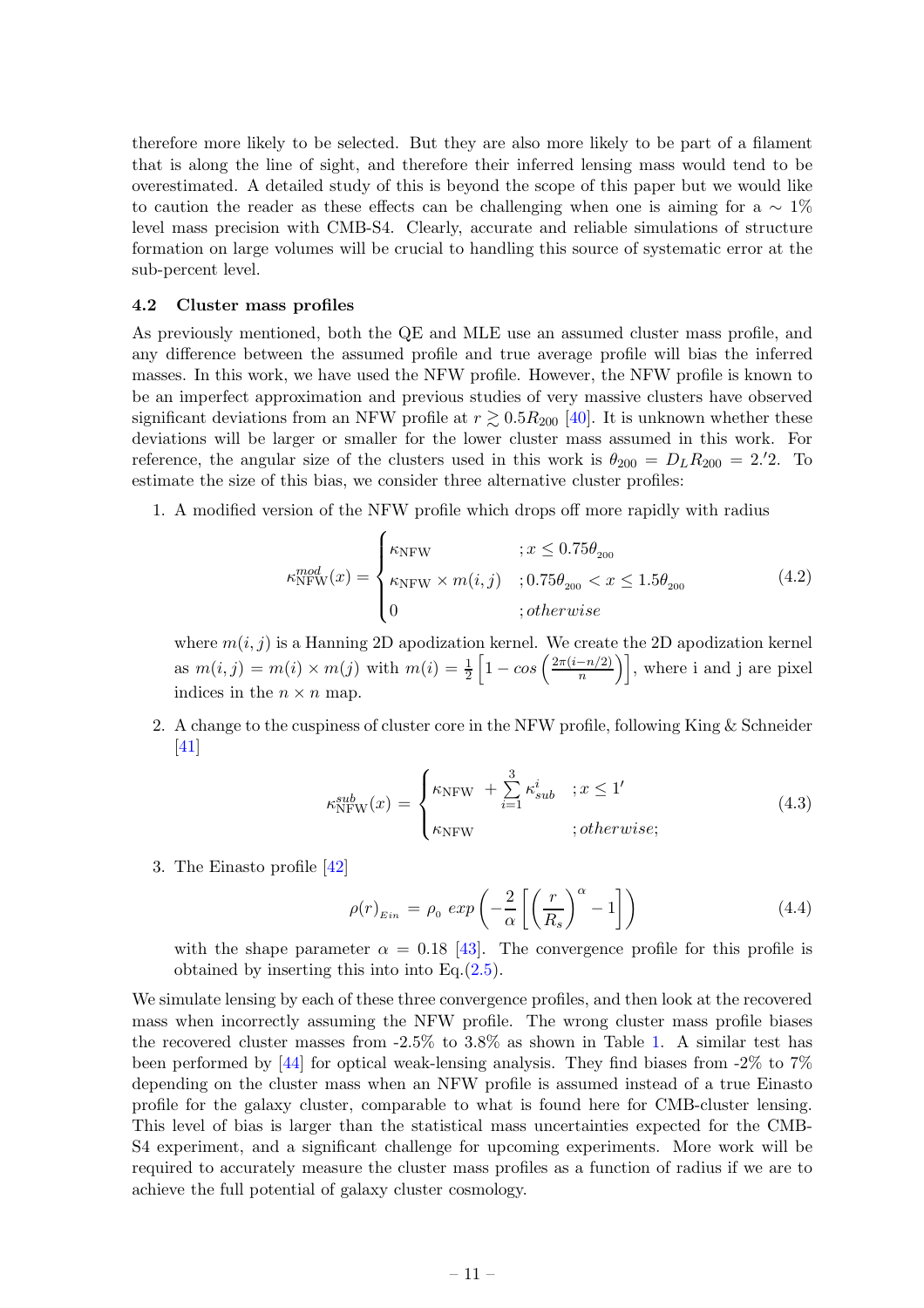

<span id="page-12-1"></span>Figure 3. The low mass bias due to the positional offsets between SZ determined centroid and the true cluster center for the  $T_{\text{ML}}$  (black triangles) and  $QU_{\text{ML}}$  (orange squares) estimators. The typical positional offset of 0.5' [\[45\]](#page-26-1) is marked with the vertical dashed line. The error bars are derived using estimates gathered by repeating the test 100 times.

#### <span id="page-12-0"></span>4.3 Cluster positions

If the wrong position is used for a cluster (due to normal positional uncertainties), the lensing estimator will 'miss' some mass and the estimated mass will be biased low. Here we quantify the magnitude of the bias as a function of the positional uncertainty. For each cluster in the sample, we draw an offset between the true and nominal cluster positions from a normal distribution,  $N(0, \sigma^2)$ . The results as a function of the rms offset,  $\sigma$ , are shown in Fig. [3.](#page-12-1) The temperature MLE's bias is larger for a given  $\sigma$  because the temperature MLE draws more information from small angular scales. This also implies that surveys with larger beams, higher noise levels or more residual foreground power would incur a smaller bias due to positional uncertainties.

An obvious question for interpreting Fig. [3](#page-12-1) is what a reasonable positional uncertainty would be for the upcoming experiments and detailed simulations are needed to accurately determine them. For a typical offset of 0.5 ′ between the SZ centroid and X-ray centroid [\[12\]](#page-24-4) or location of the brightest central galaxy (BCG) [\[45,](#page-26-1) [46](#page-26-2)], the bias on the recovered lensing masses for future CMB surveys can be significantly underestimated:  $7.5 \pm 0.3\%$  for temperature and  $1.5 \pm 1.3\%$  for polarization. However, given external constraints on the expected positional uncertainty, a correction could easily be applied for this bias with a modest decrease in the SNR. Neglecting foreground power, one would need to know  $\sigma$  to  $\sim$  2% (8%) to recover the true mass to within 1% for the temperature (polarization) MLE. Adding residual foregrounds will tend to de-weight the small-scale temperature information and relax this requirement on how well the positional uncertainty must be known.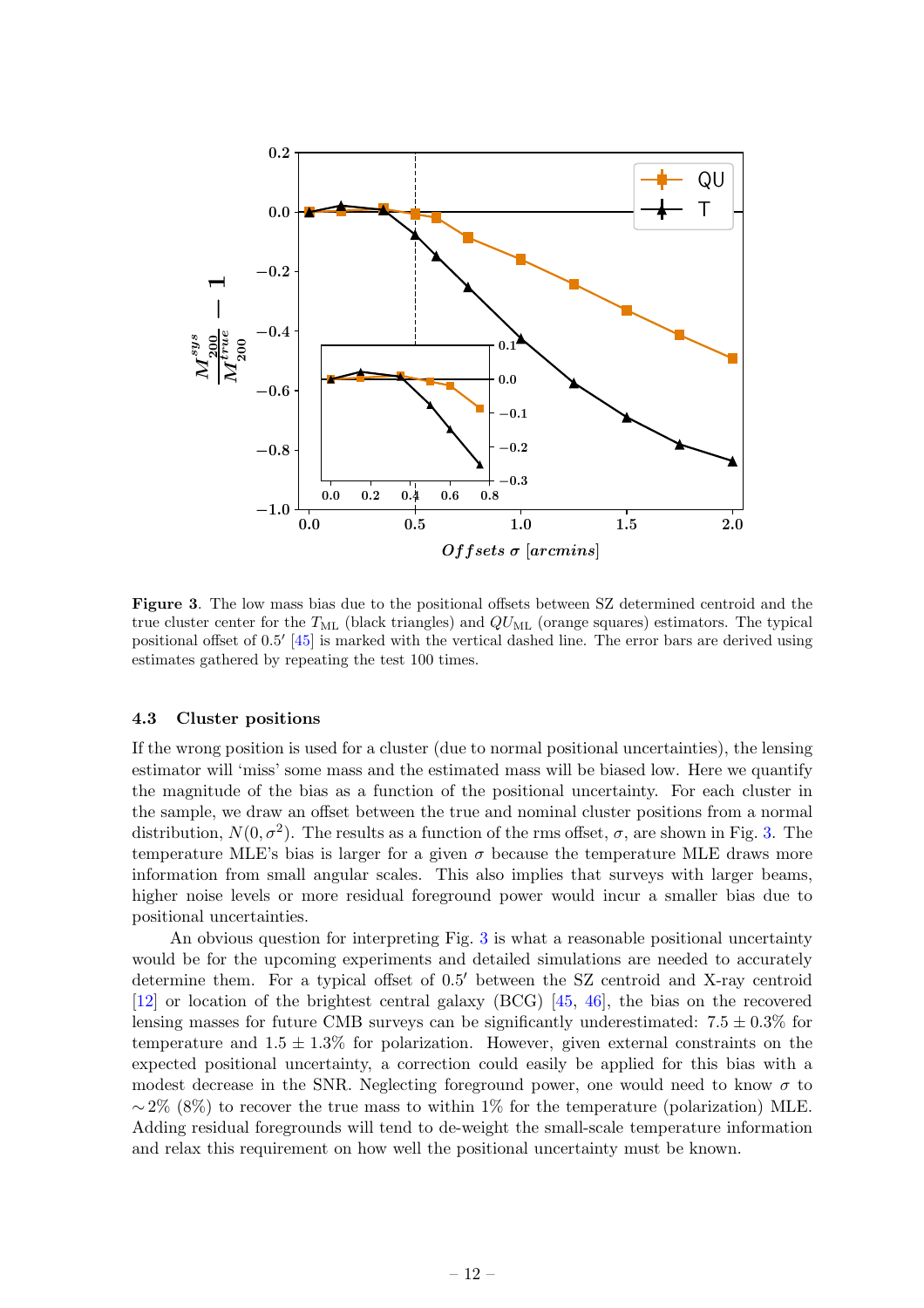#### <span id="page-13-0"></span>4.4 Redshift uncertainty

The catalogs of clusters to be weighed are likely to come from SZ surveys (e.g., SPT-3G [\[47](#page-26-3)], AdvACTpol [\[48](#page-26-4)], CMB-S4 [\[8](#page-24-2)]), optical imaging surveys (e.g., DES [\[6\]](#page-24-13), LSST [\[11](#page-24-3)]) or X-ray surveys (e.g., eRosita [\[9](#page-24-14)]). The majority of clusters will not have spectroscopic redshifts given the prohibitive amount of observing time required to do spectroscopy on tens or hundreds of thousands of clusters. Instead, we can expect to have red sequence redshifts up to an upper redshift threshold, and a redshift lower limit for clusters at even higher redshifts. The very high redshift case is particularly relevant to the SZ surveys as the SZ surface brightness does not fall off with redshift. The current state of the art for red sequence redshifts can be seen in the DES redMaPPer catalog, where the photo-z errors are  $\sigma_z = 0.01(1+z)$  for  $z \leq 0.7$  and  $\sigma_z = 0.02(1+z)$  for  $z \sim 0.9$  [\[6](#page-24-13)]. The mass bias is estimated by considering a redshift scatter for individual clusters. We conservatively take the redshift errors to be

$$
\sigma_z = \begin{cases} 0.02(1+z); & z < 1 \\ 0.06(1+z); & z > 1 \end{cases}
$$

We create mock lensed CMB maps using the true redshifts  $z \in [0.5, 1, 1.5, 2]$  for the cluster. However, the 'measured' redshift,  $z + \sigma_z$ , for each cluster is used to construct the pixel-pixel covariance matrix. The masses are then fit using this incorrect covariance matrix, and the fractional bias determined. The case that should have the largest bias,  $z = 2$ , is listed in Table [1.](#page-16-2) We do not detect a mass bias at any redshift.

#### <span id="page-13-1"></span>4.5 Kinematic SZ signal

The motion of the galaxy cluster with respect to the CMB reference frame induces a Doppler shift in the CMB photons, an effect known as the kSZ effect. Unlike the tSZ effect, the kSZ effect has the same spectrum as the CMB and can not be removed using multiple frequency bands. Thus while the magnitude of the kSZ signal in a cluster is much lower than the tSZ signal at 150 GHz, the bias due to the kSZ is more intractable. The kSZ signal is effectively unpolarized, as argued in the Appendix [A.2.](#page-22-1)

We estimate the bias due to the kSZ effect using the publicly available kSZ maps<sup>[1](#page-13-2)</sup> and halo catalog from Flender et al. [\[37](#page-25-14)] simulations. These are full sky simulations in HEALPix pixelization scheme  $[49]$  with nside = 8192 corresponding to pixel resolution of 0.42′ . We begin by selecting the ∼ 20,000 haloes in the catalog that match the baseline cluster  $(M_{200} \in [1.8, 2.2] \times 10^{14} M_{\odot}; z \in [0.6, 0.8])$ . We extract  $50' \times 50'$  regions around each halo and project them into the flat-sky approximation with a pixel size of 0.5'. The maps are then smoothed by a FWHM=1′ Gaussian beam. One of these randomly chosen smoothed kSZ maps is then added to each mock dataset before fitting for the cluster masses. If we completely neglect the extra signal due to the cluster's own kSZ effect from the pixel-pixel covariance, the kSZ effect dramatically biases the temperature MLE: the inferred masses are low by 41%. We get similar large bias levels when we used an analytic modelling for the cluster kSZ signal instead of extracting them from N-body simulations. Modelling the optical depth of the clusters using the Battaglia [\[50\]](#page-26-6) profile and drawing the cluster velocities from a normal distribution  $N(0, \sigma^2)$  with scatter  $\sigma = 350$  km/s, we obtained a 32% bias in the recovered lensing mass.

Of course, one would presumably include the kSZ signal into the pixel-pixel covariance matrix. Indeed, the bias disappears as expected with perfect knowledge of the kSZ signal. We demonstrate this by finding no bias ( $b = 0.0 \pm 0.4\%$ ) when we construct the covariance matrix from the same set of Flender et al. [\[37\]](#page-25-14) simulations used for the mock data creation.

<span id="page-13-2"></span><sup>1</sup> <http://www.hep.anl.gov/cosmology/ksz.html>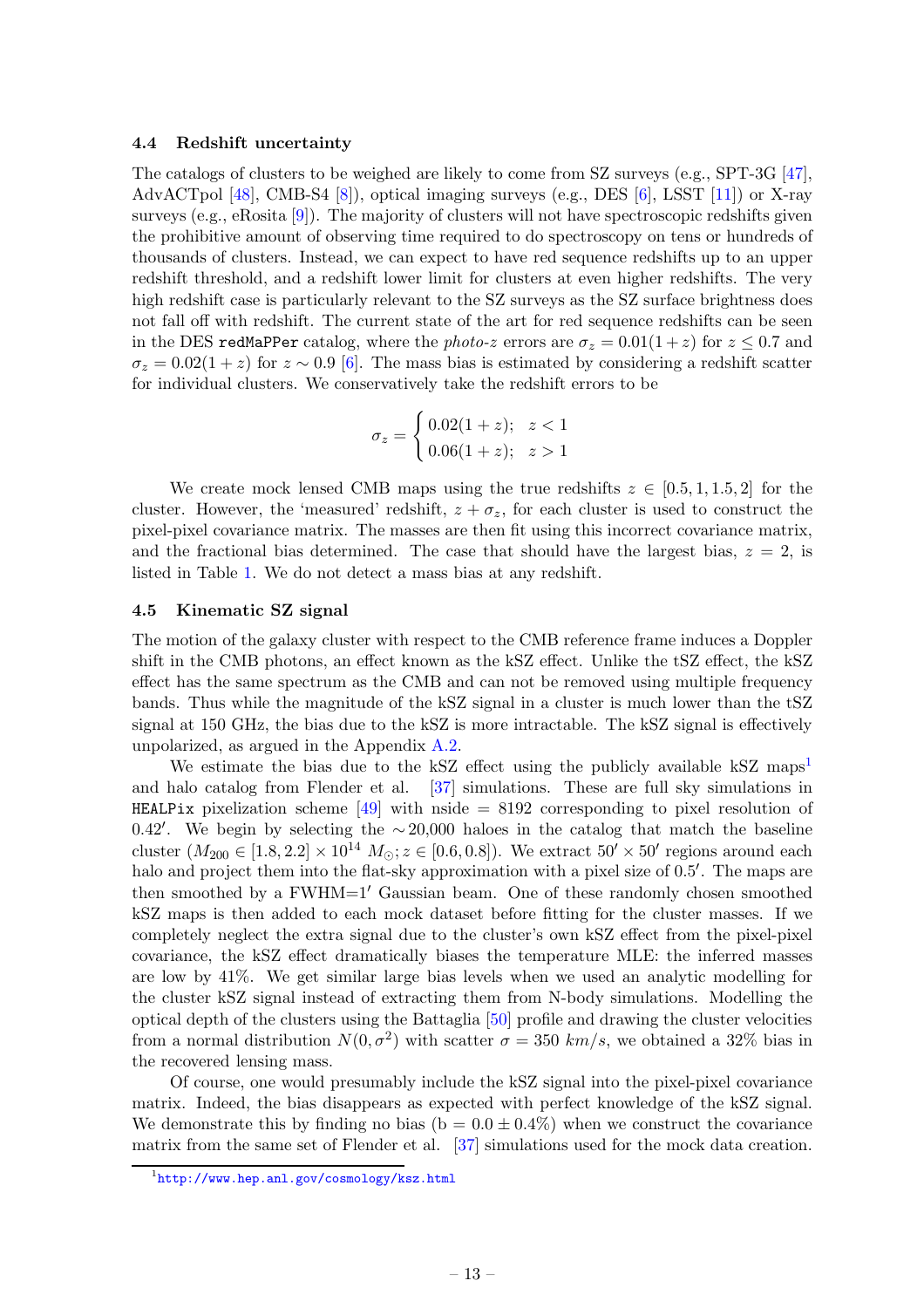However, there is uncertainty of order 20% in current predictions for the kSZ effect in a single cluster due to questions about the detailed physics of the intracluster medium. When we repeat the test with a 20% residual kSZ, the recovered mass is biased low by 7.5  $\pm$  0.4%. The bias can either be high or low depending on whether we over- or under-estimate the residual kSZ signal when constructing the covariance matrix. Linearly interpolating between these points suggests that residual kSZ at the 2-3% level would lead to percent level biases in the reconstructed mass. Given the current uncertainties in predicting the kSZ signal from a cluster of a given mass, the kSZ bias presents a serious obstacle for using temperature lensing information from future CMB experiments.

#### <span id="page-14-0"></span>4.6 Thermal SZ (tSZ) signal and tSZ cleaning

The tSZ effect is produced by inverse Compton scattering between the hot electrons of the intracluster medium and CMB photons. The tSZ signal is  $\mathcal{O}(10)$  times higher than the expected lensing signal from a cluster, and strongly biases the temperature lensing estimator if ignored. The polarized tSZ signal is negligible as argued in the Appendix [A.2.](#page-22-1) We consider two approaches to handle the potential tSZ bias, (1) using multiple frequencies to separate the CMB and tSZ signals, and (2) including the tSZ signal in the pixel-pixel covariance matrix. Both approaches completely eliminate the tSZ bias in an ideal world, however as we will discuss, imperfect knowledge of the experimental calibration or true tSZ signal can lead to a remaining bias. Consistency between these approaches is a potential cross-check on any remaining tSZ bias.

To evaluate the performance of each approach, we use Compton  $y$  maps produced on a  $5^{\circ} \times 5^{\circ}$  box at resolution 2.'5 from the smoothed-particle hydrodynamics (SPH) simulations of McCarthy et al. [\[53](#page-26-7)]. Neglecting relativistic corrections, we convert the Compton y maps into tSZ maps by

$$
\Delta T = yT_{\text{CMB}} \left[ x \left( \frac{e^{x/2} + e^{-x/2}}{e^{x/2} - e^{-x/2}} \right) \right]
$$
\n(4.5)

where  $x = \frac{h\nu}{k_B T_G}$  $\frac{h\nu}{k_{\text{B}}T_{\text{CMB}}}$ ,  $\nu$  is the frequency in GHz,  $T_{\text{CMB}} = 2.73 K$ , k is the Boltzmann constant, and  $h$  is the Planck constant. We assume the experiment has two frequency bands centered at 90 and 150 GHz.

#### <span id="page-14-1"></span>4.6.1 tSZ frequency cleaning

We first create a tSZ-free linear combination of the 90 and 150 GHz CMB temperature maps  $(T_{90}(\hat{\bf n})$  and  $T_{150}(\hat{\bf n}))$ :

$$
\widetilde{T}(\hat{\mathbf{n}}) = \frac{f\widetilde{T}_{150}(\hat{\mathbf{n}}) - T_{90}(\hat{\mathbf{n}})}{f - 1}
$$
\n(4.6)

where

$$
\widetilde{T}_{150}(\hat{\mathbf{n}}) = T(\hat{\mathbf{n}})_{150} * \frac{B_{90}(\hat{\mathbf{n}})}{B_{150}(\hat{\mathbf{n}})},
$$
\n(4.7)

is the 150 GHz map convolved by the ratio of the 90 and 150 GHz beam functions. The factor  $f = 1.67$  is the ratio of the tSZ amplitude in 90 and 150 GHz channels. We assume the 90 GHz beam is a  $\theta_{\rm FWHM} = 1.7$  Gaussian, and that the 90 and 150 GHz maps have equal levels of white noise. This linear combination degrades the final lensing significance due to (i) the larger effective beam size and (ii) the higher map noise level – for these assumptions tSZ cleaning reduces the SNR by nearly a factor of three. In an ideal case, this tSZ cleaning completely removes the tSZ signal and results in no detectable bias ( $b = -0.7 \pm 0.7$  percent). In practice, one is unlikely to know the value of  $f$  perfectly due to uncertainties in the relative calibration of the bands, the spectral bandpasses of the bands, or potential relativistic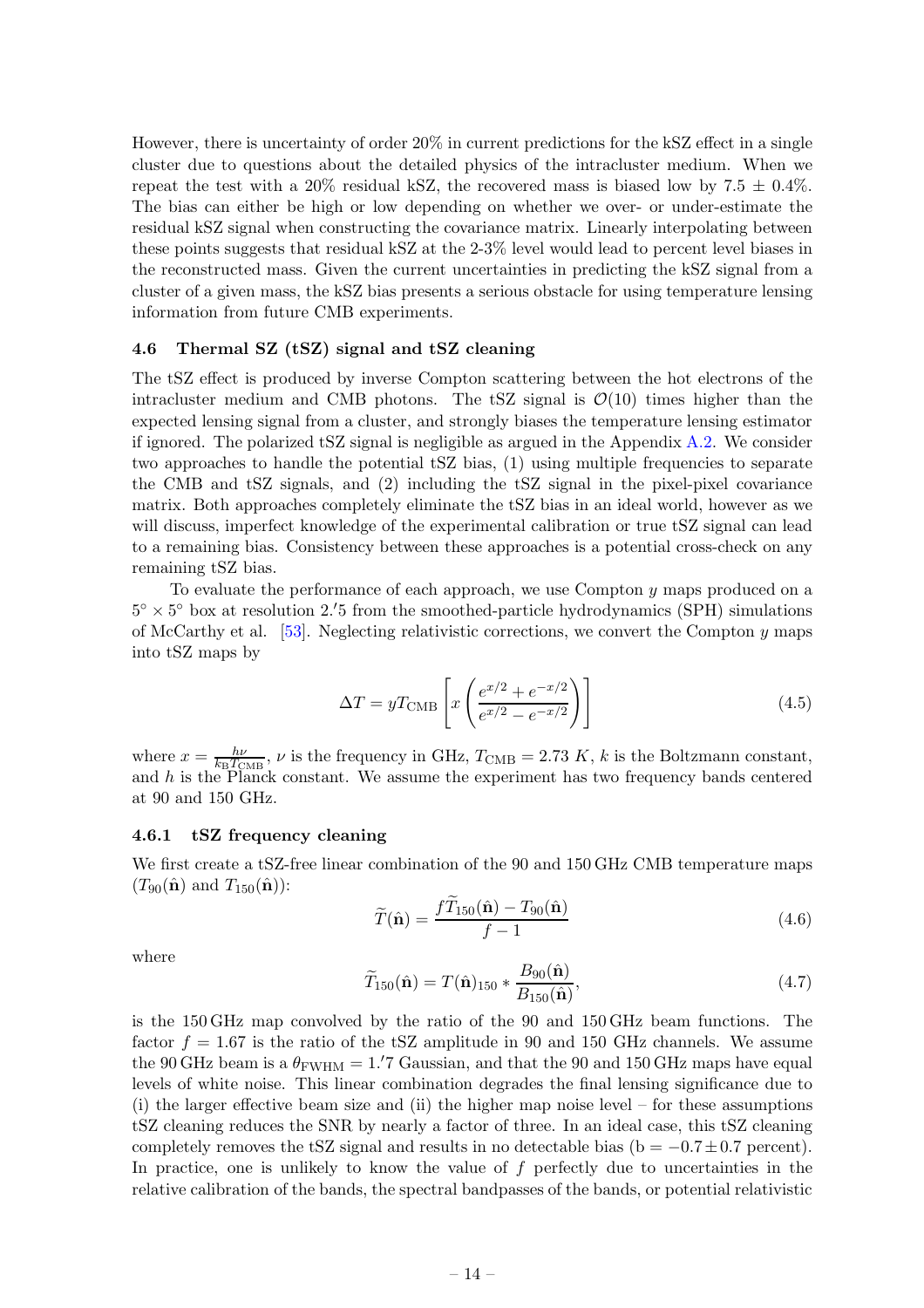corrections to the tSZ frequency spectrum. We approximate this imperfect knowledge of f by assuming a 1% error in the relative calibration of the 90 and 150 GHz. This level of calibration uncertainty may be overly conservative for future CMB experiments but has already been achieved by current ground-based experiments. The percent-level residual tSZ signal significantly biases the recovered masses, leading the mass to be underestimated by  $-6.3\pm0.7$  percent. An under-estimation of the residual tSZ signal can shift the bias direction, just like for the kSZ case.

Instead of using multiple frequencies to subtract the tSZ signal, one might instead use data only from the tSZ null around 217 GHz. Unfortunately, the flux from dusty galaxies rises sharply with frequency, so the 217 GHz maps have substantially more flux from the dusty galaxy members of a cluster than 90 or 150 GHz maps. Recent work has measured the magnitude of the correlation between the tSZ effect and the cosmic infrared background (CIB) due to these dusty galaxies, although it remains poorly constrained. For instance, George et al. [\[34\]](#page-25-12) found a tSZ-CIB correlation of  $\eta = 0.113_{-0.054}^{+0.057}$ ; estimating the tSZ-CIB signal at 220 GHz from Eq.(14) of that work yields a signal of nearly three quarters of the tSZ signal at 150 GHz (or a power spectrum of order 55% of the tSZ power spectrum). Thus, the CIB signal at 217 GHz would need to be removed to a comparable level as the tSZ signal.

### <span id="page-15-0"></span>4.6.2 tSZ fitting

Instead of removing the tSZ signal, one can include it in the pixel-pixel covariance matrix. Following  $\S4.5$ , we calculate the expected tSZ contribution using SPH simulations from Mc-<br>Carthy et al. [53]. As would be expected, the bias is consistent with zero for perfect  $[53]$ . As would be expected, the bias is consistent with zero for perfect knowledge of the tSZ signal (b =  $1.0 \pm 0.6\%$ ). However, this bias increases quickly if the tSZ contribution is mis-estimated. Analogously to the tSZ cleaning case, we would expect percent-level errors to lead to significant (order 6%) biases. Given that the current uncertainties in modeling the tSZ signal from galaxy clusters are more than an order of magnitude larger, it will be extremely challenging to achieve the sub-percent precision necessary to make this approach viable.

#### <span id="page-15-1"></span>4.7 Dusty galaxies in the cluster and other foregrounds

Galaxy clusters are known to host overdensities of dusty galaxies, with several papers mea-suring the resulting tSZ-CIB correlation [\[34](#page-25-12), [54](#page-26-8), [55](#page-26-9)]. We describe our modeling of these DG overdensities<sup>[2](#page-15-2)</sup> in the Appendix [A.3.](#page-23-0) If ignored, the tSZ-CIB correlation may substantially bias the recovered masses from temperature estimators, especially at higher frequencies. The emission from dusty galaxies rises sharply with frequency, by an order of magnitude in  $\mu$ K<sub>CMB</sub> from 90 to 150 GHz and again from 150 to 220 GHz. Polarization estimators (at least at 150 GHz and lower frequencies) are essentially unaffected due to the lower polarization fraction of dusty galaxies (expected to be less than  $4\%$  [\[56](#page-26-10), [57](#page-26-11)]). The tSZ-CIB correlated power could be handled analogously to either the tSZ fitting or cleaning approaches in §[4.6.](#page-14-0) However, a multi-frequency cleaning scheme will be less effective than for the tSZ effect since the spectral dependence of thermal dust emission varies between individual galaxies. Here we look only at bias for the fitting approach where the extra pixel-pixel covariance due to the clustered dusty galaxies is folded into the likelihood. The recovered mass is somewhat low:  $b = 4.5 \pm 1.7\%$ . The existence of a bias (higher than  $2\sigma$ ) is slightly surprising since one would expect zero bias in the perfect information limit, and the significance is low enough that it may be a statistical fluke. The dramatic increase in the uncertainty – from  $0.25\%$ to 1.7% – reflects the plateauing of the dotted line in right panel of Fig. [2.](#page-9-1) Unsubtracted foreground power effectively sets a lower bound on the instrumental noise.

<span id="page-15-2"></span><sup>&</sup>lt;sup>2</sup>For implementation reasons, in this section, we include all foregrounds mentioned in the Appendix  $\ddot{A}$ , even ones that are not correlated with the cluster itself, such as radio galaxies.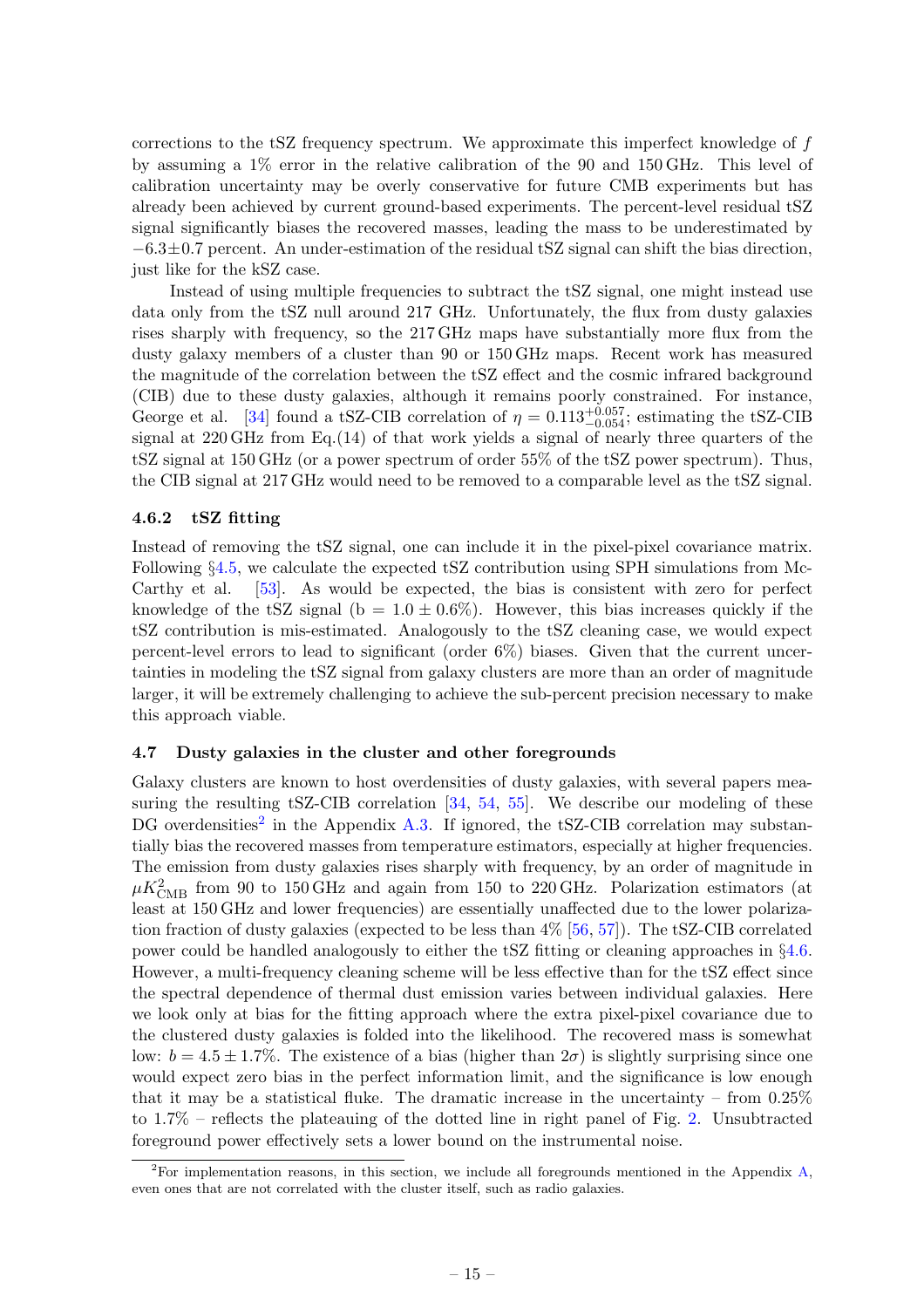| Bias source                                    | Bias % at $\Delta T = 1.0 \mu$ K-arcmin |       |                        |       |  |  |  |  |
|------------------------------------------------|-----------------------------------------|-------|------------------------|-------|--|--|--|--|
|                                                | Temperature $T_{ML}$                    |       | Polarization $QU_{ML}$ |       |  |  |  |  |
|                                                | $%$ bias                                | error | $%$ bias               | error |  |  |  |  |
| $tSZ$ cleaning $(1\% \text{ residual signal})$ | $-6.3$                                  | 0.50  | 0                      |       |  |  |  |  |
| kSZ fitting $(20\% \text{ uncertainty})$       | $-7.3$                                  | 0.31  | $\theta$               |       |  |  |  |  |
| DG in the cluster                              | $-4.5$                                  | 1.70  | $-1.3$                 | 1.20  |  |  |  |  |
| Redshift uncertainty                           | $0.2\,$                                 | 0.25  | $-0.3$                 | 0.90  |  |  |  |  |
| Cluster positions                              | $-7.5$                                  |       | $-1.5$                 |       |  |  |  |  |
| Presence of undetectable haloes                | 2.5                                     | 0.25  | 6.3                    | 0.92  |  |  |  |  |
| Uncertainties in cluster mass profile          |                                         |       |                        |       |  |  |  |  |
| $\kappa_{\text{NFW}} + \kappa_{sub}$           | 3.1                                     |       | $-0.6$                 |       |  |  |  |  |
| $\kappa_{Einasto}$                             | $-2.4$                                  | 0.25  | $-2.5$                 | 0.92  |  |  |  |  |
| mod<br>$\kappa_{\rm NFW}$                      | 2.2                                     |       | 0.6                    |       |  |  |  |  |

<span id="page-16-2"></span>Table 1. The percentage mass biases from various systematic uncertainties. A positive (negative) number means the recovered mass is over- (under-)estimated. The first three lines reflect the expected biases from astrophysical foregrounds; these are serious for the temperature estimator, but not the polarization estimator. The next two lines deal with uncertainties in where the cluster is located (whether in redshift or on the sky); these are likely to be manageable for both estimators. The last four lines relate to uncertainties in how the mass is distributed, whether due to projection effects from nearby, lower-mass haloes, or due to uncertainties in the average mass profile for galaxy clusters. These questions about the mass distribution are a concern for both temperature and polarization.

# <span id="page-16-0"></span>5 A look into the future

In this final section we forecast the cluster mass uncertainties from CMB-cluster lensing for the AdvACT, Simons Array, and SPT-3G experiments, which we will collectively refer to as the Stage III experiments, and also for the proposed CMB-S4 experiment. In addition to presenting the mass uncertainties for fiducial versions of these experiments, we examine how the mass uncertainty would change as a function of the beam size and map noise levels. This information can be used to evaluate design tradeoffs while planning the CMB-S4 experiment.

# <span id="page-16-1"></span>5.1 Expected lensing mass uncertainties for future CMB experiments

We expect the next generation of CMB experiments, which will have substantially more detectors and a concomitant reduction in map noise levels, to dramatically improve the cluster mass calibration possible from CMB-cluster lensing. The experimental configuration of all the experiments considered is given in Table [2.](#page-17-0) Three options for telescope size (and therefore beam sizes) are listed for the proposed CMB-S4 experiment. While current results have mass uncertainties of order  $\geq 20\%$  [\[18,](#page-24-8) [24,](#page-25-2) [26\]](#page-25-4), we expect Stage III experiments to reach 3% and CMB-S4 to approach 1%.

There are two reasons for the improvements. First, with more detectors comes lower map noise levels (and larger survey areas). The deepest current experiments reach approximately  $5 \mu$ K-arcmin in temperature; the Stage III surveys (AdvACT [\[48](#page-26-4)]; Simons Array [\[58](#page-26-12)], and SPT-3G [\[47\]](#page-26-3)) forecast a few µK-arcmin; and projections for CMB-S4 are  $\sim 1 \mu$ K-arcmin. Lower noise improves the lensing significance on any individual galaxy cluster. Second, lower noise levels and larger survey areas translate into substantially more galaxy clusters. Current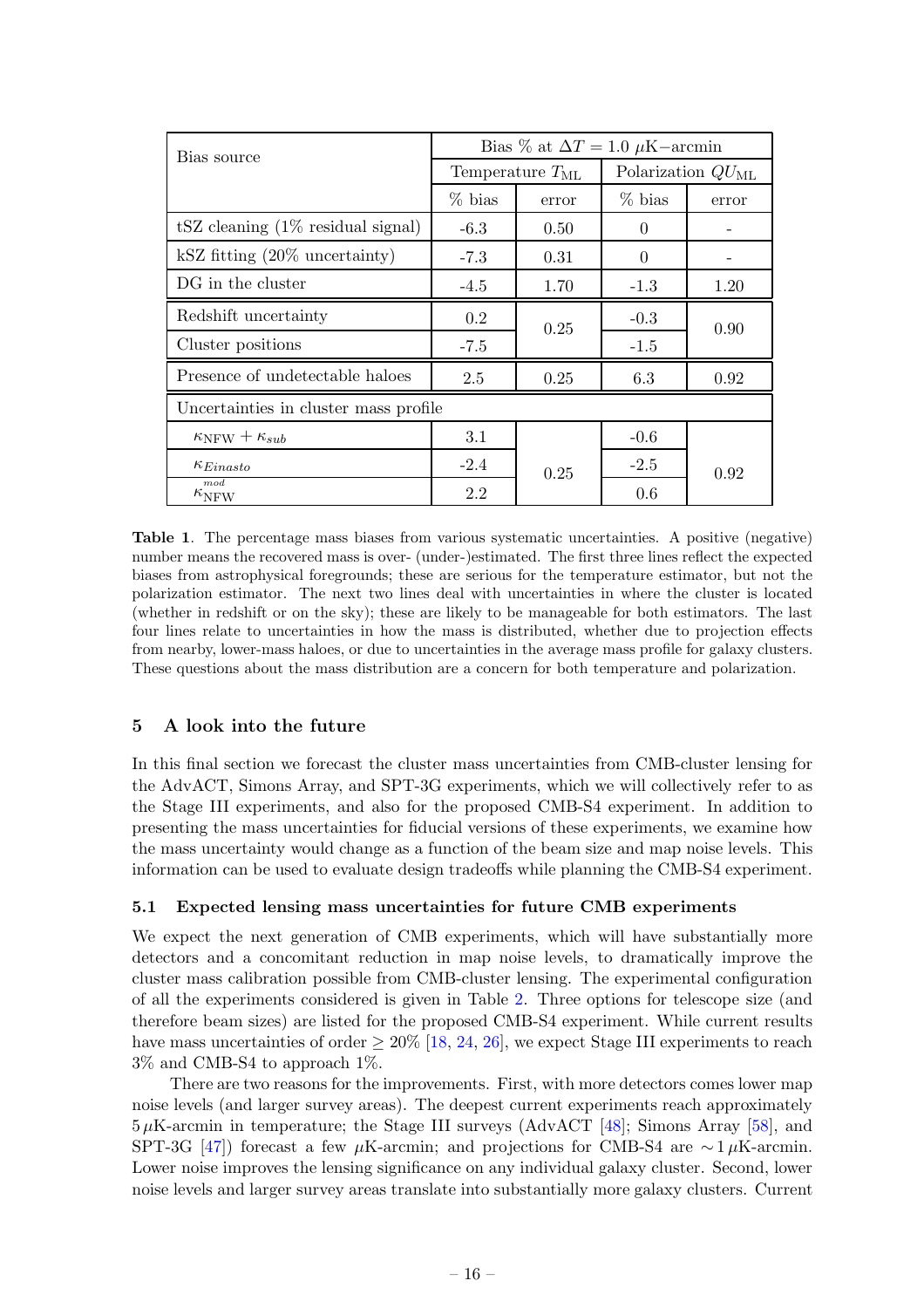

<span id="page-17-1"></span>Figure 4. The expected residual foreground and noise power spectrum for the future CMB experiments. The 90, 150, and 220 GHz channels have been combined using a constrained ILC technique to remove the tSZ effect while minimizing other extragalactic foregrounds and instrumental power. The left and the right panels correspond to temperature and polarization respectively. The plateauing of the residual temperature spectrum reflects the limited foreground removal possible with three frequency channels. Specifications about each experiment are listed in Table [2.](#page-17-0)

|                     |                              |     |      |           | Effective             | # of         |              |               |         |
|---------------------|------------------------------|-----|------|-----------|-----------------------|--------------|--------------|---------------|---------|
| Experiment          | $\Delta T$ [ $\mu$ K-arcmin] |     |      | $f_{sky}$ | beam                  | clusters     | $T_{\rm ML}$ | $QU_{\rm ML}$ |         |
|                     | 90                           | 150 | 220  |           | $[\theta_{\rm FWHM}]$ | $(N_{clus})$ | (ILC)        | (ILC)         |         |
|                     | 1.0                          | 1.0 | 1.0  | 0.50      | 1.0'                  | 100,000      | 0.87%        | $0.83\%$      |         |
| $CMB - S4$          |                              |     |      |           | 2.0'                  |              | 0.95%        | 0.98%         |         |
|                     |                              |     |      |           | 3.5'                  |              | 1.20%        | 1.60%         |         |
| SPT-3G              | 4.5                          | 2.5 | 4.5  | 0.06      | 1.2'                  |              | 3.28%        | $6.12\%$      |         |
| AdvACT              | 8.0                          | 7.0 | 25.0 | 0.50      | 1.4'                  | 10,000       | 4.35%        | >15%          |         |
| Simons Array - Deep | 1.5                          | 1.5 | 4.7  | 0.05      | 3.5'                  |              |              | $4.41\%$      | 8.45%   |
| Simons Array - Wide | 5.5                          | 5.5 | 20.0 | 0.40      |                       |              |              | 5.86%         | $>15\%$ |

<span id="page-17-0"></span>Table 2. The forecasted mass uncertainties for large-aperture future CMB experiments. We combine data from 90, 150, and 220 GHz to clean the extragalactic foregrounds using a constrained ILC method designed to remove the tSZ signal while minimizing the residual foreground power and instrumental noise. For polarization, the ILC is essentially optimal weighting of the bands for minimum noise.

ground-based SZ cluster catalogs have fewer than 1000 clusters [\[2,](#page-24-0) [3](#page-24-15)], but SPT-3G is forecast to find 8000 clusters [\[47](#page-26-3)], AdvACT 10,000 clusters [\[48](#page-26-4)] and we assume ad-hoc that CMB-S4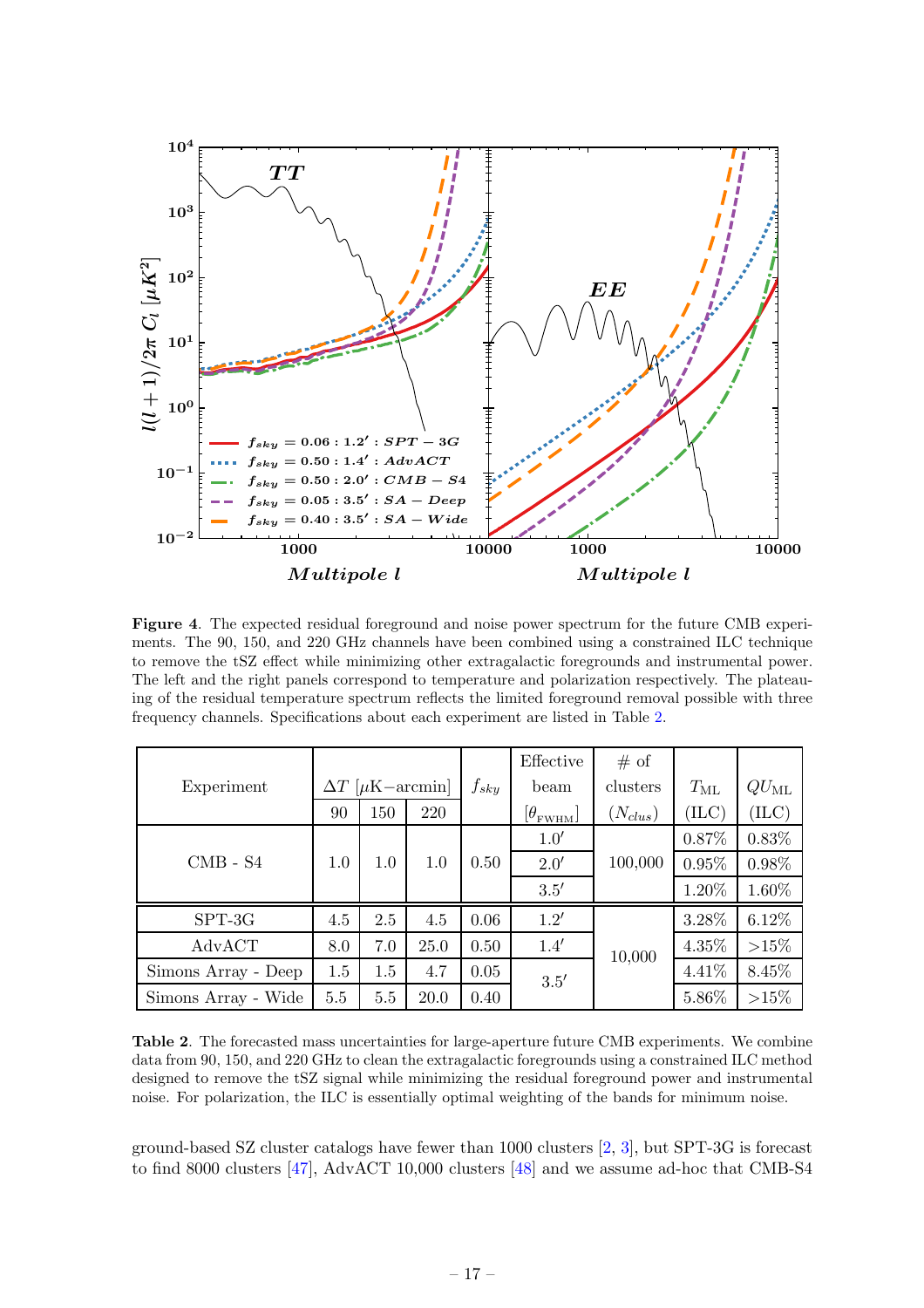will find 100,000 clusters. In addition to the internally discovered clusters, optical surveys like DES [\[6](#page-24-13)], and in the future LSST [\[11\]](#page-24-3) and Euclid [\[10\]](#page-24-16), will yield extremely large numbers of galaxy clusters within the CMB survey regions, as will the X-ray satellite eROSITA [\[9](#page-24-14)]. This method is perfectly suited to determining the mass calibration for these external cluster catalogs as well.



<span id="page-18-0"></span>Figure 5. The performance of the polarization MLE is very sensitive both to the angular resolution and map noise level of an experiment; the gains for the temperature MLE are much smaller. The numbers correspond to the CMB-cluster lensing mass uncertainty (in percent) of the cluster sample containing 100,000 clusters after the addition of foregrounds (dotted lines in right panel of Fig. [2\)](#page-9-1). Improving the beam from  $3.'5$  to 1' enhances the SNR by a factor of two for the CMB-S4 noise levels. The saturation of  $T_{ML}$  is due to the larger impact of foregrounds on the temperature maps.

To provide realistic estimates of the mass uncertainties, we perform a constrained internal linear combination (ILC) of data from 90, 150, and 220 GHz channels based on the SMICA (Spectral Matching Independent Component Analysis) algorithm [\[59](#page-26-13), [60](#page-26-14)] to eliminate the tSZ signal from the temperature data and minimize the residual power in other extragalactic foregrounds and instrumental noise in both temperature and polarization. The resulting power spectra of the instrumental noise and residual foregrounds for different CMB experiments are shown in Fig. [4.](#page-17-1) At  $\ell \leq 2000$ , the temperature curves are dominated by residual foreground power as three frequency bands are insufficient to completely eliminate the foreground power in the assumed model (see Appendix). As a result, the temperature noise curves converge at  $\ell \leq 2000$  despite the very different noise levels of the experiments. During this process, we convolve the 90 and 220 GHz spectra by the ratio of 150 GHz beam and their native beams, so that the final effective beam size matches 150 GHz.

The expected performance of each experiment is given in Table [2.](#page-17-0) One significant uncertainty is the number of clusters to assume for each experiment. As accurately modeling the survey selections functions for SZ, optical, and X-ray surveys is beyond the scope of this work, we make the simplifying assumption that all Stage III experiments will have 10,000 clusters and the CMB-S4 experiment will have 100,000 clusters. This is of order the number expected to be discovered through the tSZ effect by the SPT-3G or AdvACT (see above), but likely an over-estimate for the Simons Array due to its larger 3.5′ beam size. On the other hand, the experimental beam size is irrelevant when predicting the size of cluster samples from optical or X-ray surveys that overlap with the CMB surveys. The DES or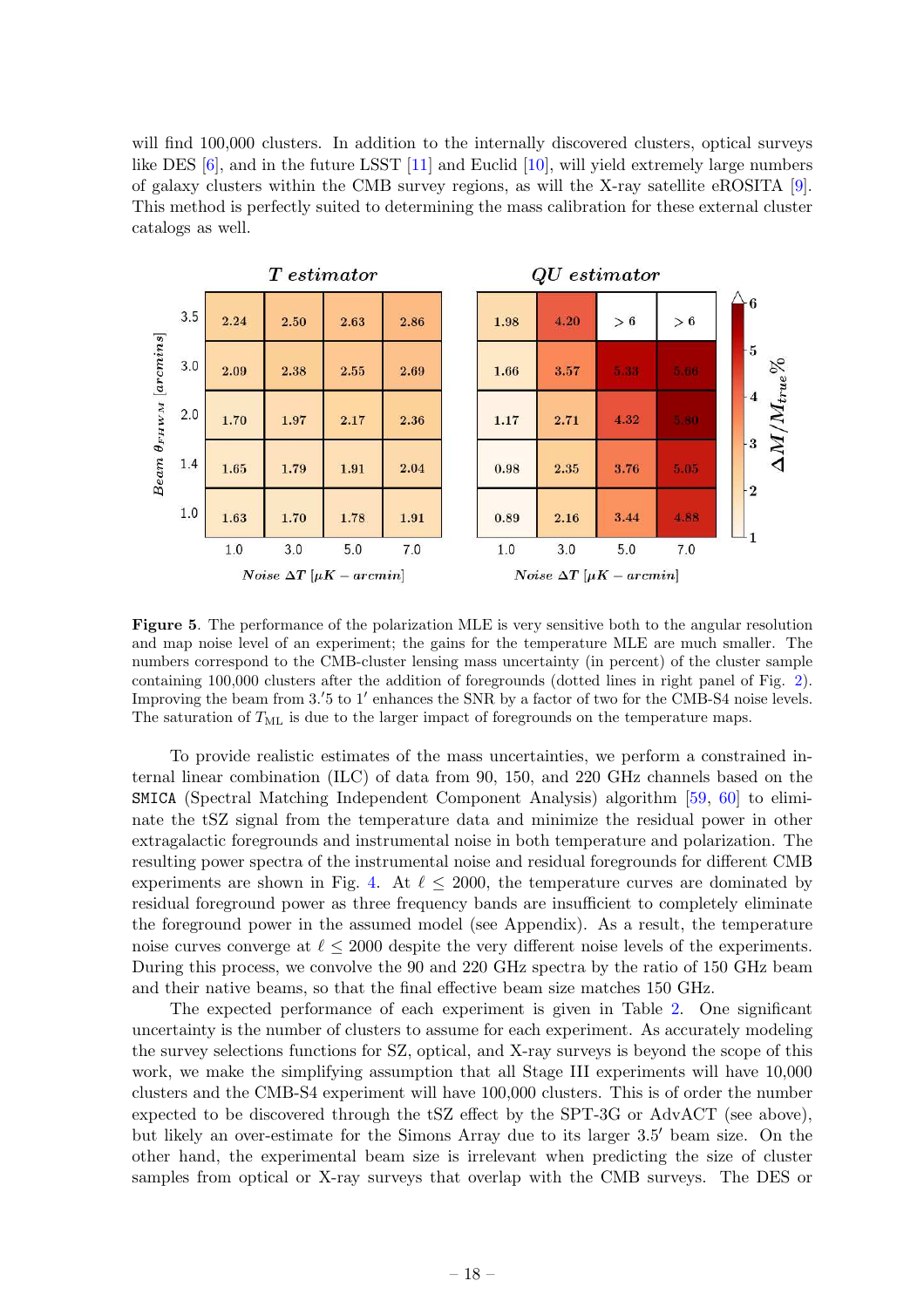LSST surveys should provide samples with more than 50,000 clusters for all of the Stage III CMB experiments [\[6,](#page-24-13) [11\]](#page-24-3). Given a specific sample size, the mass uncertainty can be obtained by rescaling the numbers provided in Table [2](#page-17-0) by  $\sqrt{\frac{N_{sample}}{N_{clus}}}$ .

Even considering concerns about potential biases from astrophysical signals, the temperature channel will be extremely important for the cluster mass estimates from the Stage III CMB experiments.The mass uncertainty on the fiducial 10,000 cluster sample is similar in temperature from all three experiments, with a range from 3.3% (SPT-3G) to 5.9% (the Simons Array wide survey). These uncertainties are as large as the likely systematic uncertainties, and the statistical uncertainties on polarization are higher by a factor of two or more. As an example of scaling the results with sample size, we replace the fiducial sample size by the expected number counts for SZ-discovered clusters with SPT-3G (8000) and optically detected clusters from the DES (50,000). SPT-3G would achieve a 3.6% mass uncertainty with a sample of 8000 SZ-selected clusters and a 1.5% uncertainty on a sample of 50,000 optically-selected clusters. The shallow portions of the Simons Array or AdvACT surveys cannot contribute much for the polarization estimator; lower noise levels are essential. The polarization estimator can be within a factor of two for the deep surveys of the Simons Array or SPT-3G. For instance, the polarization estimator for SPT-3G on 8000 clusters yields a 6.8% mass calibration, to be compared to the 3.6% mass calibration from temperature (ignoring systematic uncertainties).

The lower level of systematic uncertainty for polarization comes into play for the CMB-S4 experiment. First, for the extremely low noise levels of CMB-S4, the performance of the temperature and polarization channels is nearly identical (0.95% vs. 0.98%) for an instrument with 2' beam resolution. Second, the magnitude of the temperature-only systematic errors (primarily from the SZ effect) is now several times larger than the raw statistical uncertainties, and would dominate the temperature error budget. We can expect cluster mass calibrations from CMB-S4's polarization data at the 1% level.

The mass calibration forecasts in Table [2](#page-17-0) are highly complementary to and competitive with the masses obtained by stacking optical weak lensing measurements. For example, LSST hopes to achieve a mass uncertainty of  $1\%$  by stacking few thousands of clusters at redshifts  $z < 0.5$  [\[11](#page-24-3)]. At high redshifts, since the number density of background galaxies decrease rapidly, the constraints from optical lensing measurements tend to weaken. Calibrating the high redshift end of the mass function is the true power of CMB-cluster lensing which will allow us to place important constraints on the redshift evolution of mass-observable scaling relations out to high redshifts  $z \geq 1.5$ .

# <span id="page-19-0"></span>5.2 Optimizing survey design: SNR as a function of beam size and map noise levels

There are plans underway to build a substantially more sensitive CMB experiment, CMB-S4 [\[8](#page-24-2)], with work already underway both on design studies and planning for CMB-S4 and on pathfinder experiments to CMB-S4 such as the Simons Observatory. There is a wide spectrum of science drivers for these experiments, of which CMB-cluster lensing is only one. However, it is useful to consider what CMB-S4 design choices would be optimal for cluster mass calibration. In this section, we consider two lever arms: map noise levels and angular resolution (beam size). We do not consider the number or relative weight of frequency bands, although these decisions will be important for handling astrophysics foregrounds in the temperature estimator.

In Fig. [5,](#page-18-0) we present the mass uncertainties on a sample of 100,000 clusters from the temperature and polarization estimators for a grid of five different beam sizes  $\theta_{\rm FWHM}$  =  $1', 1.'4, 2', 3', 3.'5$ , and four temperature map noise levels  $(1, 3, 5, \text{ or } 7 \,\mu\text{K–arcmin})$ . We have simplified the problem by using only 150 GHz data with no foreground removal. As a result,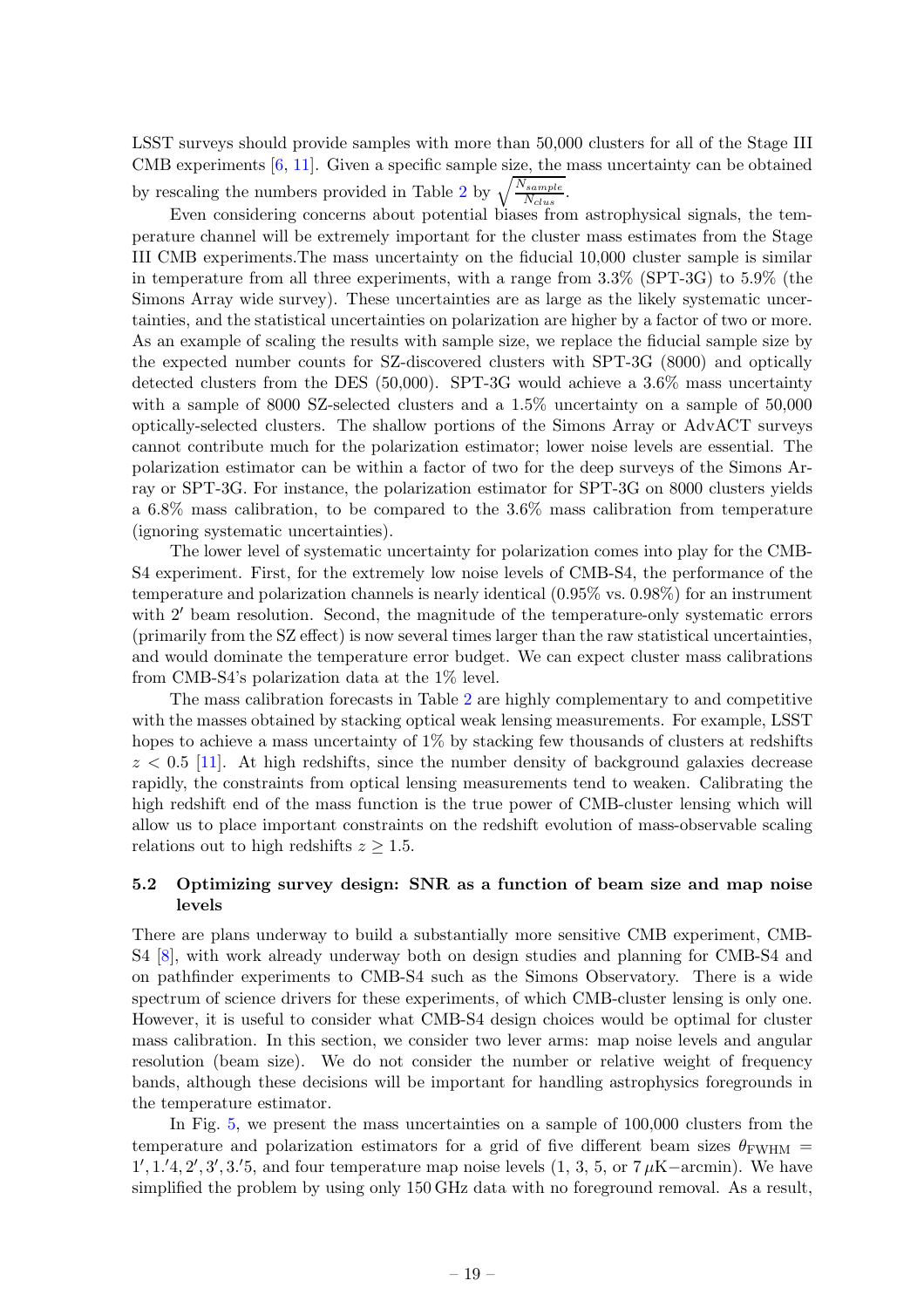the quoted uncertainties are likely to be too large for both temperature and polarization estimators. However, the qualitative conclusions are robust to this assumption as will be shown below by spot-checking the results with a full ILC analysis.

Notably, the temperature results show only a minor improvement  $( $20\%$ ) going from 7$ to  $1 \mu$ K $-$ arcmin noise levels. The plateauing occurs because the instrumental noise is already smaller than the foreground power. Although the exact level may be off, these 150 GHz only results are consistent with the picture from the full, 3-frequency ILC analysis shown in Fig. [4.](#page-17-1) In that figure, the residual foreground and noise power curves for temperature are essentially the same, whether from CMB-S4, from small and deep Stage III surveys, or from wide and shallow Stage III surveys. In short, foreground residual power dominates the results even at the lower sensitivities of the Stage III experiments. The temperature estimator also shows a fairly modest effect from reducing the beam size: a factor of 3.5 reduction in beam size from 3. ′5 to 1′ only improves the mass uncertainty by a factor of 1.35. This is because the foreground power floor limits the use of small-scale modes where the beam size matters most.

In contrast, as seen in the right panel of Fig. [5,](#page-18-0) the fidelity with which the QU polarization estimator recovers cluster masses is strongly dependent on the experimental noise level and beam size. The clear improvements are because polarization estimator is still noise instead of residual foreground dominated. Improving map noise levels from 3 to  $1 \mu$ K $-$ arcmin improves the SNR on CMB-cluster lensing by a factor of 2.4 (the equivalent change for the temperature estimator is only 1.04). Similarly, reducing the beam size threefold from 3′ to 1 ′ leads to an improvement by a factor of 1.9. Both the beam size and instrumental noise levels matter for the performance of the polarized CMB-cluster lensing estimator.

Finally, we confirm this picture by extending these 150 GHz-only predictions to 3-band data using the ILC method. We assume equal temperature map noise levels of  $1\mu$ K-arcmin at 90, 150 and 220 GHz, with a beam size that scales with the wavelength. We consider three  $150 \text{ GHz}$  beam sizes,  $1', 2',$  and  $3.'5$ , with the results tabulated in Table [2.](#page-17-0) The improvement as a function of the beam size is consistent between the 150 GHz and ILC cases. While the improvement is only marginal for the temperature channel, the mass uncertainty from the polarization estimator drops to 0.83% for a 1′ beam, a factor of 1.9 better than the results for a 3. ′5 beam. The corresponding improvement for 150 GHz only is slightly better, at a factor of 2.2.

#### <span id="page-20-0"></span>6 Conclusion

We have developed MLEs to optimally extract lensing information from the temperature (T) and polarization  $(Q/U)$  maps of the CMB. We show a  $Q/U$  based MLE recovers as much information as an estimator using E- and B-mode maps. We also show that the temperature MLE performs better than the standard QE by a factor of two at very low noise levels in the absence of astrophysical foregrounds; the performance gain is not significant for the polarization estimator due to the lower SNR. We consider the effects of these foregrounds on the cluster lensing estimators, finding at 150 GHz that astrophysical foregrounds have no impact on the polarization MLE and set an effective noise floor of a few  $\mu$ K−arcmin on the temperature MLE unless removed using multi-frequency data.

We quantify the systematic uncertainties due to astrophysical foregrounds (the tSZ effect, kSZ effect or dusty galaxies), uncertainty in the cluster position or redshift, projection effects from nearby lower-mass haloes, and uncertainty in the cluster mass profile. We find the astrophysical foregrounds are likely to significantly bias the temperature MLE at the 4.5 - 7.3% level; the polarization MLE is largely unaffected. The biases due to uncertainty in the cluster position or redshift are manageable for both temperature and polarization. Lower mass haloes near the galaxy cluster lead to an overestimate of the cluster masses at the 2.5 to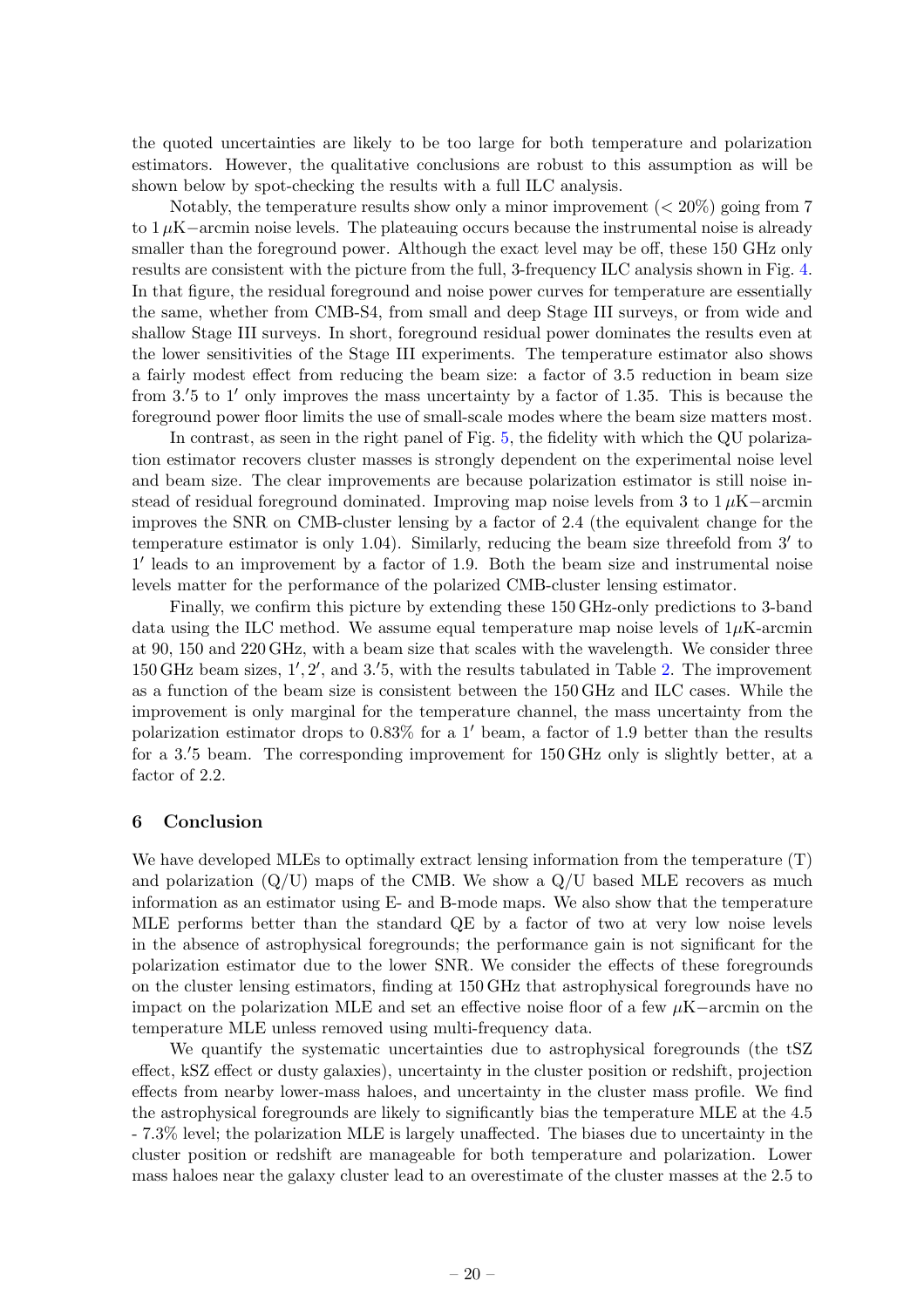6.3% level, and will need to be carefully accounted for using simulations. The uncertainties in the cluster mass profile can shift the cluster mass either up or down by up to a few percent. Better measurements of the cluster mass profile are needed to reduce this uncertainty.

Finally, we present forecasts for the mass uncertainties from upcoming CMB experiments, combining multiple frequency bands with an ILC technique to minimize the instrumental noise and astrophysical foregrounds. The AdvACT, Simons Array and SPT-3G experiments will achieve mass calibration uncertainties of order 3 - 6% for a sample containing 10,000 clusters, with the temperature channel being crucial to these mass constraints. With the even lower noise levels of CMB-S4 and a 2' beam, we find the statistical mass uncertainty from either the temperature or polarization MLEs falls to just below 1% with 100,000 clusters. We expect polarization to be the main information channel for CMB-S4 given the potential biases due to the temperature foregrounds. Finally, we consider how the performance of CMB-S4 depends on the assumed noise level or beam size, finding that a factor of three reduction in either the beam size or noise level leads to roughly a factor of two improvement on the mass calibration from the polarization MLE. CMB-S4 has the potential to transform galaxy cluster cosmology by reducing the current 20% mass uncertainty on galaxy clusters twentyfold to  $\sim$  1%.

#### Acknowledgments

We thank Kimmy Wu for revising the paper draft and Nathan Whitehorn for useful discussions. We thank the anonymous referee for some useful suggestions that helped in shaping this manuscript better. We thank the high performance computation centre at University of Melbourne for providing access to the cluster spartan.unimelb.edu.au. We acknowledge the use of HEALPix  $[49]$  $[49]$  and CAMB  $[51]$  routines. This work was performed in the context of the South Pole Telescope scientific program. SPT is supported by the National Science Foundation through grant PLR-1248097. Partial support is also provided by the NSF Physics Frontier Center grant PHY-1125897 to the Kavli Institute of Cosmological Physics at the University of Chicago, the Kavli Foundation and the Gordon and Betty Moore Foundation grant GBMF 947. The work at the University of Melbourne is supported by the Australian Research Council's Discovery Projects scheme (DP150103208). LB's work was supported under the U.S. Department of Energy contract DE-AC02-06CH11357.

#### <span id="page-21-0"></span>A Simulated skies

The MLE presented in this work depends being able to produce large numbers of realistic simulated skies, incorporating a diverse range of astrophysical signals: the CMB (lensed by the galaxy cluster), radio galaxies, dusty galaxies, the kSZ effect, and the tSZ effect. One unique challenge for cluster studies is that the galaxy cluster itself can source most of these signals in addition to contributions from other unrelated haloes. These simulated skies are used for the calculation of the pixel-pixel covariance matrix, and for the creation of mock data sets (§[2.2\)](#page-4-0). In this appendix, we detail the creation of these these sky simulations.

The sequence of operations is as follows. First, simulations of each signal are created on  $50' \times 50'$  boxes with a 0.25' pixel resolution. Most of this appendix will focus on how this is done. The CMB maps are then lensed by the galaxy cluster, convolved by a Gaussian beam of the appropriate size, and rebinned to 0.5 ′ pixels. This final rebinning reduces the number of map pixels four-fold and substantially speeds up the MLE without significantly reducing the SNR. White, Gaussian instrumental noise is added, with a pixel RMS level based on an experiment's sensitivity, observing time and survey area. For computational reasons, the  $50' \times 50'$  box is cut down to the central  $10' \times 10'$  area used in the analysis. Finally we point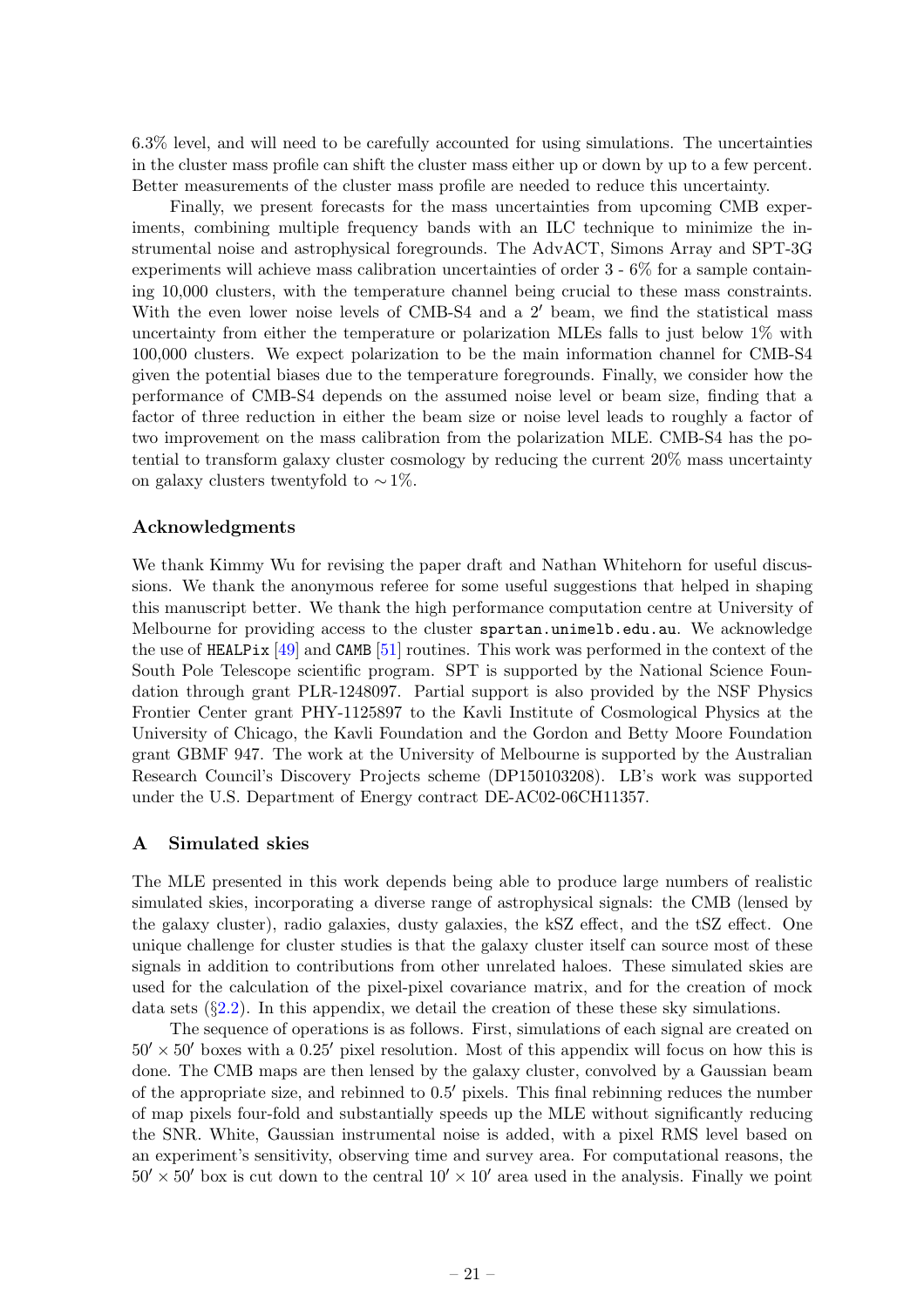out a subtle effect because of constraining the simulations to a  $50' \times 50'$  box. Choosing a smaller box will reduce the background CMB gradient and subsequently the lensing signal generated by the cluster – which will tend to worsen  $\Delta M/M$  –. To quantify this, we repeated our simulations with a larger  $2^{\circ} \times 2^{\circ}$  such that it encompasses the first peak of the CMB. At  $\Delta T = 1 \mu K - arcmin$  for a sample of 100,000 clusters, the mass uncertainty  $\Delta M/M$  is now 0.[2](#page-9-1)37% as opposed to 0.252% in the left panel of Fig  $2 - a$  very small effect.

Since we are dealing with very small areas of sky, we adopt the flat-sky approximation and substitute Fourier transforms for spherical harmonic transforms. The Fourier wavenumber k is related to the multipole  $\ell$  by  $k = \sqrt{k_x^2 + k_y^2} = \frac{\ell}{2x}$  $\frac{\ell}{2\pi}$ . We define the azimuthal angle  $\phi_{\ell}$ as  $tan^{-1}(k_y/k_x)$ .

#### <span id="page-22-0"></span>A.1 Cosmic Microwave Background

To simulate CMB maps that have been lensed by a massive galaxy cluster, we begin by creating T, Q, and U maps that are Gaussian realizations [\[61](#page-26-16)] of the CMB power spectra  $(C_{\ell}^{TT}, C_{\ell}^{TE}, C_{\ell}^{EE}, \text{ and } C_{\ell}^{BB})$ . For these fiducial power spectra, we use the lensed CMB power spectra predicted by CAMB [\[51](#page-26-15)] for the *Planck* 2015  $\Lambda$ CDM cosmology<sup>[3](#page-22-2)</sup>. Note that the tensorto-scalar ratio r is zero in this chain, and there is no contribution from inflationary B-modes [\[52\]](#page-26-17). By using Gaussian realizations of the lensed CMB power spectra, we are effectively assuming (1) that the lensing due to large-scale structures (LSS) occurs at higher redshift than the galaxy cluster, and (2) that the small non-Gaussianities due to this LSS lensing are negligible. We then lens the  $T$ ,  $Q$ , and  $U$  maps using with the cluster convergence profile described in §[2.3.](#page-5-0) We deal with sub-pixel deflection angles by interpolating over the maps using a fifth-degree B-spline interpolation.

#### <span id="page-22-1"></span>A.2 Sunyaev-Zel'dovich (SZ) effect

There are two SZ effects of interest: the kinematic SZ (kSZ) effect and the thermal SZ (tSZ) effect. Both SZ effects have contributions from the cluster itself as well as from unrelated haloes. For the latter signal, we assume the best-fit tSZ and kSZ power spectra from George et al. [\[34](#page-25-12)]. We use the Shaw et al. [\[63](#page-26-18)] model for the tSZ power spectrum with an overall normalization of  $D_{\ell=3000}^{152,150\text{GHz}} = 3.7 \ \mu K^2$ . For the kSZ spectrum, we take the Shaw et al. [\[64](#page-26-19)] model with an overall normalization of  $D_{\ell=3000}^{kSZ} = 2.9 \,\mu K^2$ . For the uncorrelated tSZ and kSZ signals, we simply create Gaussian realizations of these two spectra.

In some cases, we wish to study the effect of the kSZ and tSZ signals from the galaxy cluster in question. At these times, we add the cutouts around comparable mass haloes in simulated SZ maps to the simple Gaussian CMB realizations. We use the kSZ maps provided for the Flender et al. [\[37](#page-25-14)] N-body simulations, while for tSZ maps, we use the smoothed-particle hydrodynamics (SPH) simulations of McCarthy et al. [\[53\]](#page-26-7).

We ignore the extremely small polarized SZ signals in all cases. To generate polarization the free electrons of the intracluster medium must be exposed to a quadrupole radiation field, due to the CMB quadrupole mode for tSZ polarization,  $p_{tSZ}$ , and to an apparent CMB quadrupole created by the Doppler effect of bulk velocities in the electrons for kSZ polarization,  $p_{kSZ}$ . The level of the tSZ polarization is  $p_{tSZ} \sim 0.1(\tau_e/0.02) \mu K$  while the kSZ polarization level is  $p_{kSZ} \sim 0.1 \beta_t^2 \tau_e K$  [\[65](#page-26-20), [66](#page-27-0)] where  $\tau_e$  is the optical depth of the cluster and  $\beta_t = v/c$  transverse component of the electron's velocity. The clusters used in this work have  $M_{200} = 2 \times 10^{14} M_{\odot}$  and an expected optical depth of  $\tau_e \sim 0.004$  [\[67\]](#page-27-1). We assume a velocity,  $v = 1000 \; km \; s^{-1}$ , leading to  $p_{tSZ} = 20 \, \text{nK}$  and  $p_{kSZ} = 2 \, \text{nK}$ . This level of polarization is negligible.

<span id="page-22-2"></span><sup>&</sup>lt;sup>3</sup>More specifically, we use the best-fit parameters from the *Planck* 2015 chain that combines the *Planck* 2015 temperature, polarization, lensing power spectra with BAO,  $H_0$ , and SNe data (TT, TE, EE+lowP+lensing+ext) in Table 4 of  $[62]$ ).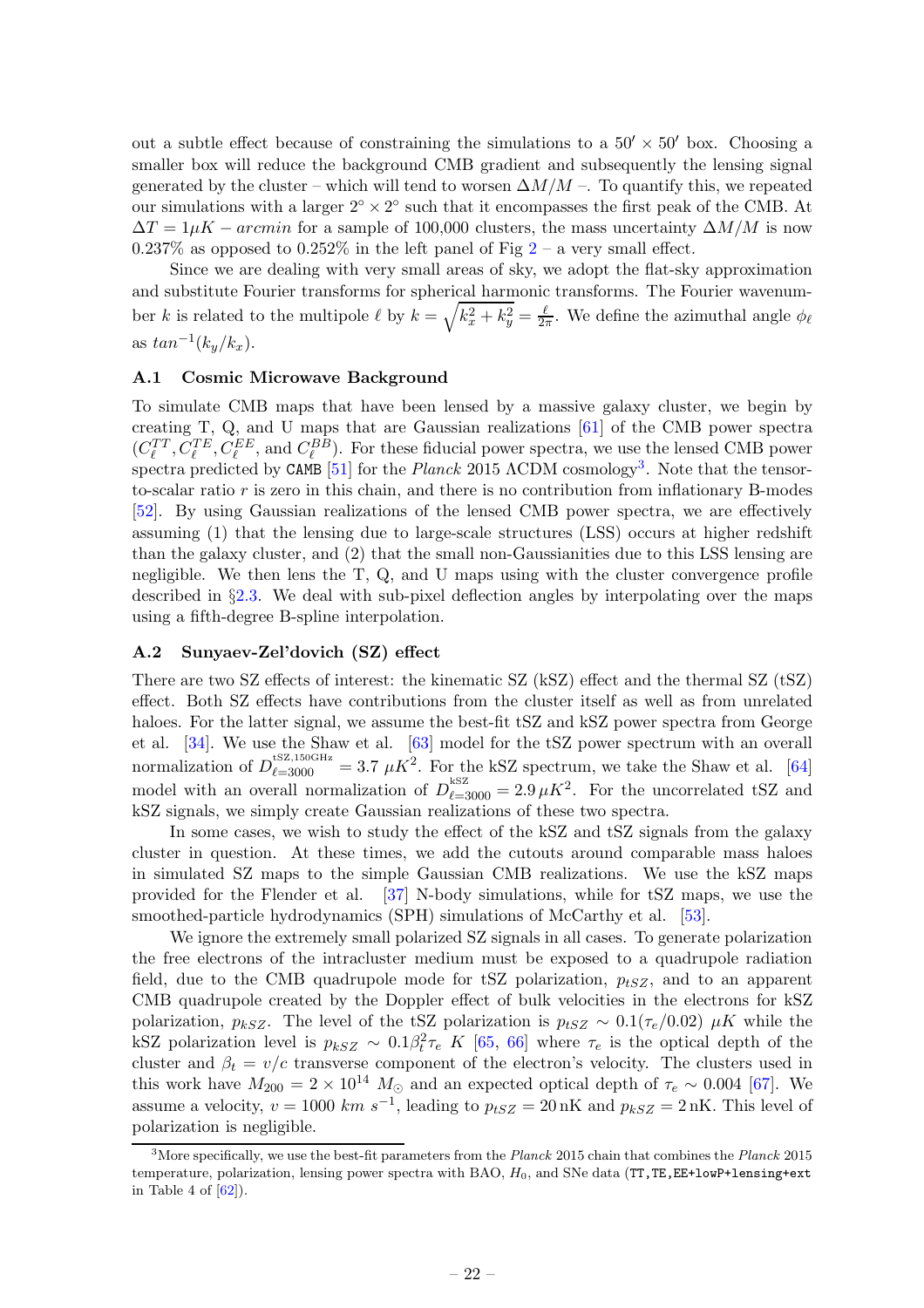#### <span id="page-23-0"></span>A.3 Radio and Dusty Galaxies

We also create simulated maps of radio and dusty galaxies. These maps include four terms:

- 1. radio galaxies following a spatial Poisson distribution  $(C_{\ell}^{radio} \propto \text{constant})$ ,
- 2. dusty star forming galaxies (DGs) also following a spatial Poisson distribution  $(C_{\ell}^{\text{DG-Po}} \propto$ constant),
- 3. clustering of DGs  $(C_{\ell}^{\text{DG-clus}} \propto \ell^{0.8})$ , and
- 4. the overdensity of DGs in galaxy clusters

The first three items are uncorrelated with the galaxy cluster and are expected to reduce the SNR of the estimators without biasing the reconstructed lensing mass. However, the relative overdensity of DGs in galaxy clusters can potentially bias the derived masses, and is discussed in §[4.](#page-9-0) We assume the galaxies are randomly polarized at the 4% level, based on Manzotti et al. [\[56](#page-26-10)]. This  $4\%$  level is expected to be an over-estimate for the DGs [\[57](#page-26-11)].

For radio galaxies, we draw a Poisson realization of the number counts as a function of flux [\[68](#page-27-2)]. We ignore the clustering of radio galaxies as it is irrelevant at frequencies observed by the CMB telescopes [\[34](#page-25-12), [68](#page-27-2)]. We take a more sophisticated approach for the dusty galaxies to handle the clustering and tSZ-CIB correlation. We begin by taking a Poisson distribution for the unusually bright dusty galaxies  $(>1 \,\mathrm{mJy})$  [\[69](#page-27-3)]. For fainter DGs, we create a set of number density contrast maps  $\delta(\hat{\mathbf{n}})^{DG-Po}$  covering narrow flux bins. We adjust these number density contrast maps to account for the desired clustering and correlation properties as outlined below, and then assign random fluxes to each pixel in Jy/sr (drawn uniformly across the flux bin). The resulting flux maps are then converted to CMB temperature units  $(\mu K_{\rm CMB})$ .

For the tSZ-CIB correlation, we use the tSZ simulations produced by [\[53\]](#page-26-7) and the  $C_\ell^{t \rm SZ \times CIB}$  $\ell$  cross spectrum measured by George et al. [\[34](#page-25-12)]. Using these we produce a tSZ  $\times$  CIB correlated map  $T(\hat{\bf n})^{\text{tSZ} \times \text{CIB}}$  and a weight map  $W(\hat{\bf n})^{\text{DG} \times \text{tSZ}}$  to modify  $\delta(\hat{\bf n})^{\text{DG-Po}}$  as

<span id="page-23-2"></span>
$$
T_{\ell} \equiv T_{\ell}^{\text{tSZ} \times \text{CIB}} = T_{\ell}^{\text{tSZ}} \frac{C_{\ell}^{\text{tSZ} \times \text{CIB}}}{C_{\ell}^{\text{tSZ}}} \tag{A.1}
$$

$$
W(\hat{\mathbf{n}}) \equiv W(\hat{\mathbf{n}})^{\text{DG} \times \text{tSZ}} = \frac{|T(\hat{\mathbf{n}})|}{\sum |T(\hat{\mathbf{n}})|}
$$
(A.2)

$$
\widetilde{\delta}(\hat{\mathbf{n}})^{\mathrm{DG} \times \mathrm{tSZ}} = W(\hat{\mathbf{n}}) \delta(\hat{\mathbf{n}})^{\mathrm{DG-Po}} \tag{A.3}
$$

where subscripts  $\ell$  refer to the harmonic space transforms of the CMB map  $T(\hat{\bf n})$ . Eq.[\(A.2\)](#page-23-2) and  $Eq. (A.3)$  $Eq. (A.3)$  ensure that the number of point sources are conserved and are predominantly clustered near massive dark matter haloes. For the clustering component of DG we modify  $Eq.(A.3)$  $Eq.(A.3)$  following [\[70\]](#page-27-4)

$$
\widetilde{\delta}_{\ell}^{DG} \equiv \widetilde{\delta}_{\ell}^{DG-Po,clus, tSZ} = \widetilde{\delta}_{\ell}^{DG \times tSZ} \frac{\sqrt{C_{\ell}^{Po} + C_{\ell}^{clus}}}{\sqrt{C_{\ell}^{Po}}} \tag{A.4}
$$

#### References

<span id="page-23-1"></span>[1] Allen S.W., Evrard A. E., and Mantz A. B., Cosmological Parameters from Observations of Galaxy Clusters, [Astron. Astrophys.](http://adsabs.harvard.edu/cgi-bin/bib_query?arXiv:1103.4829) 49, 409 (2011) [\[1103.4829\].](https://arxiv.org/abs/1103.4829)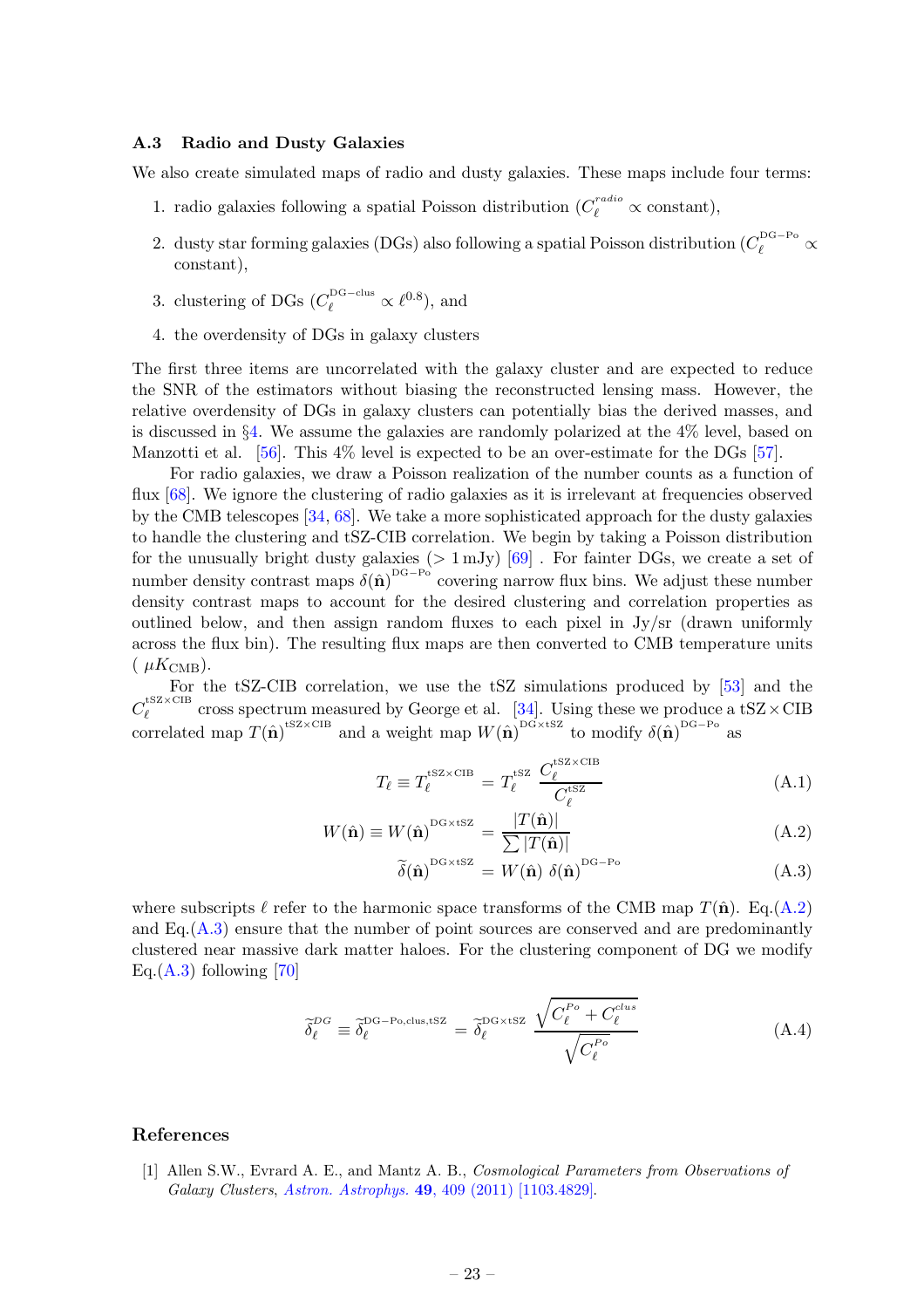- <span id="page-24-0"></span>[2] Bleem L. E., Stalder B., de Haan T. et al., Galaxy Clusters Discovered via the Sunyaev-Zel'dovich Effect in the 2500-Square-Degree SPT-SZ Survey, [Astrophys. J.](http://adsabs.harvard.edu/cgi-bin/bib_query?arXiv:1409.0850)S, 216, 21 (2015) [\[1409.0850\].](https://arxiv.org/abs/1409.0850)
- <span id="page-24-15"></span>[3] Hasselfield M., Hiton M., Marriage T. A. et al., The Atacama Cosmology Telescope: Sunyaev-Zel'dovich selected galaxy clusters at 148 GHz from three seasons of data, JCAP, 07[, 8 \(2013\)](http://adsabs.harvard.edu/cgi-bin/bib_query?arXiv:1301.0816) [\[1301.0816\].](https://arxiv.org/abs/1301.0816)
- [4] Planck Collaboration XXVII, Planck 2015 results. XXVII. The second Planck catalogue of Sunyaev-Zel'dovich sources, [Astron. Astrophys.](http://adsabs.harvard.edu/cgi-bin/bib_query?arXiv:1502.01598) 594, 38 (2016) [\[1502.01598\].](https://arxiv.org/abs/1502.01598)
- [5] Rykoff E. S., Rozo E., M. T. Busha M. T. et al., redMaPPer I: Algorithm and SDSS DR8 Catalog, [Astrophys. J.](http://adsabs.harvard.edu/cgi-bin/bib_query?arXiv:1303.3562) 785, 1 (2014) [\[1303.3562\].](https://arxiv.org/abs/1303.3562)
- <span id="page-24-13"></span>[6] Rykoff E. S., Rozo E., Hollowood D. et al., The RedMaPPer Galaxy Cluster Catalog From DES Science Verification Data, [Astrophys. J.](http://adsabs.harvard.edu/cgi-bin/bib_query?arXiv:1601.00621)S, 224, 1 (2016) [\[1601.00621\].](https://arxiv.org/abs/1601.00621)
- <span id="page-24-1"></span>[7] Piffaretti R., Arnaud M., Pratt G. W., Pointecouteau E., Melin J. B., The MCXC: a meta-catalogue of x-ray detected clusters of galaxies, [Astron. Astrophys.](http://adsabs.harvard.edu/cgi-bin/bib_query?2011A&A...534A.109P)  $534$ , 18 (2011) [\[1007.1916\].](https://arxiv.org/abs/1007.1916)
- <span id="page-24-2"></span>[8] Abazajian N. K., Adshead P., Ahmed Z. et al., CMB-S4 Science Book, First Edition, eprint arXiv: 1610.02743 (2016) [\[1610.02743\].](https://arxiv.org/abs/1610.02743)
- <span id="page-24-14"></span>[9] Merloni A., Predehl P., Becker W. et al., eROSITA Science Book: Mapping the Structure of the Energetic Universe, eprint arXiv: 1209.3114 (2012) [\[1209.3114\].](https://arxiv.org/abs/1209.3114)
- <span id="page-24-16"></span>[10] Refregier A., Amara A., Kitching T. D. et al., Euclid Imaging Consortium Science Book, eprint arXiv: 1001.0061 (2010) [\[1001.0061\].](https://arxiv.org/abs/1001.0061)
- <span id="page-24-3"></span>[11] Abell P. A., Allison J., Scott F. Anderson S. F. et al., LSST Science Book, Version 2.0, eprint arXiv: 0912.0201 (2012) [\[0912.0201\].](https://arxiv.org/abs/0912.0201)
- <span id="page-24-4"></span>[12] von der Linden A., Allen M. T., Applegate D. E. et al., Weighing the Giants - I. Weak-lensing masses for 51 massive galaxy clusters: project overview, data analysis methods and cluster images, MNRAS **439**[, 2 \(2014\)](http://adsabs.harvard.edu/cgi-bin/bib_query?arXiv:1208.0597) [\[1208.0597\].](https://arxiv.org/abs/1208.0597)
- <span id="page-24-5"></span>[13] Applegate D. E., von der Linden A., Kelly P. L. et al., Weighing the Giants - III. Methods and measurements of accurate galaxy cluster weak-lensing masses, MNRAS 439[, 48 \(2014\)](http://adsabs.harvard.edu/cgi-bin/bib_query?arXiv:1208.0605) [\[1208.0605\].](https://arxiv.org/abs/1208.0605)
- <span id="page-24-6"></span>[14] Hu W., DeDeo S., and Vale C., *Cluster mass estimators from CMB temperature and* polarization lensing, [New J. Phys.](http://adsabs.harvard.edu/cgi-bin/bib_query?arXiv:astro-ph/0701276) 9, 441 (2007) [\[astro-ph/0701276\].](https://arxiv.org/abs/astro-ph/0701276)
- [35] Seljak U., and Zaldarriaga M., Lensing Induced Cluster Signatures in Cosmic Microwave Background, ApJ 538[, 57 \(2000\)](http://adsabs.harvard.edu/cgi-bin/bib_query?arXiv:astro-ph/9907254) [\[astro-ph/9907254\].](https://arxiv.org/abs/astro-ph/9907254)
- <span id="page-24-7"></span>[16] Lewis A. and King L., *Cluster masses from CMB and galaxy weak lensing*, Phys. Rev. D70[, 063006 \(2006\)](http://adsabs.harvard.edu/cgi-bin/bib_query?arXiv:astro-ph/0512104) [\[astro-ph/0512104\].](https://arxiv.org/abs/astro-ph/0512104v2)
- [17] Dodelson S., CMB-cluster lensing, Phys. Rev. D70[, 023009 \(2004\)](http://adsabs.harvard.edu/cgi-bin/bib_query?arXiv:astro-ph/0402314) [\[astro-ph/0402314\].](https://arxiv.org/abs/astro-ph/0402314)
- <span id="page-24-8"></span>[18] Baxter E. J., Keisler R., Dodelson S. et al., A Measurement of Gravitational Lensing of the Cosmic Microwave Background by Galaxy Clusters Using Data from the South Pole Telescope, [Astrophys. J.](http://adsabs.harvard.edu/cgi-bin/bib_query?arXiv:1412.7521) 806, 247 (2015) [\[1412.7521\].](https://arxiv.org/abs/1412.7521)
- <span id="page-24-9"></span>[19] Maturi M., Bartelmann M., Meneghetti M., Moscardini L., Gravitational lensing of the CMB by galaxy clusters, [Astron. Astrophys.](http://adsabs.harvard.edu/cgi-bin/bib_query?arXiv:astro-ph/0408064) 436, 37 (2005) [\[astro-ph/0408064\].](https://arxiv.org/abs/astro-ph/0408064)
- <span id="page-24-11"></span>[20] Melin J. and Bartlett J., Measuring cluster masses with CMB lensing: a statistical approach, [Astron. Astrophys.](http://adsabs.harvard.edu/cgi-bin/bib_query?arXiv:1408.5633) 578, A21 (2015) [\[1408.5633\].](https://arxiv.org/abs/1408.5633)
- <span id="page-24-12"></span>[21] Yoo J. and Zaldarriaga M., Improved estimation of cluster mass profiles from the cosmic microwave background, Phys. Rev. D78[, 083002 \(2008\)](http://adsabs.harvard.edu/cgi-bin/bib_query?arXiv:0805.2155) [\[0805.2155\].](https://arxiv.org/abs/0805.2155)
- <span id="page-24-10"></span>[22] Yoo J., Zaldarriaga M, and Hernquist L., Lensing reconstruction of cluster-mass cross correlation with cosmic microwave background polarization, Phys. Rev. D81[, 123006 \(2010\)](http://adsabs.harvard.edu/cgi-bin/bib_query?arXiv:1005.0847) [\[1005.0847\].](https://arxiv.org/abs/1005.0847)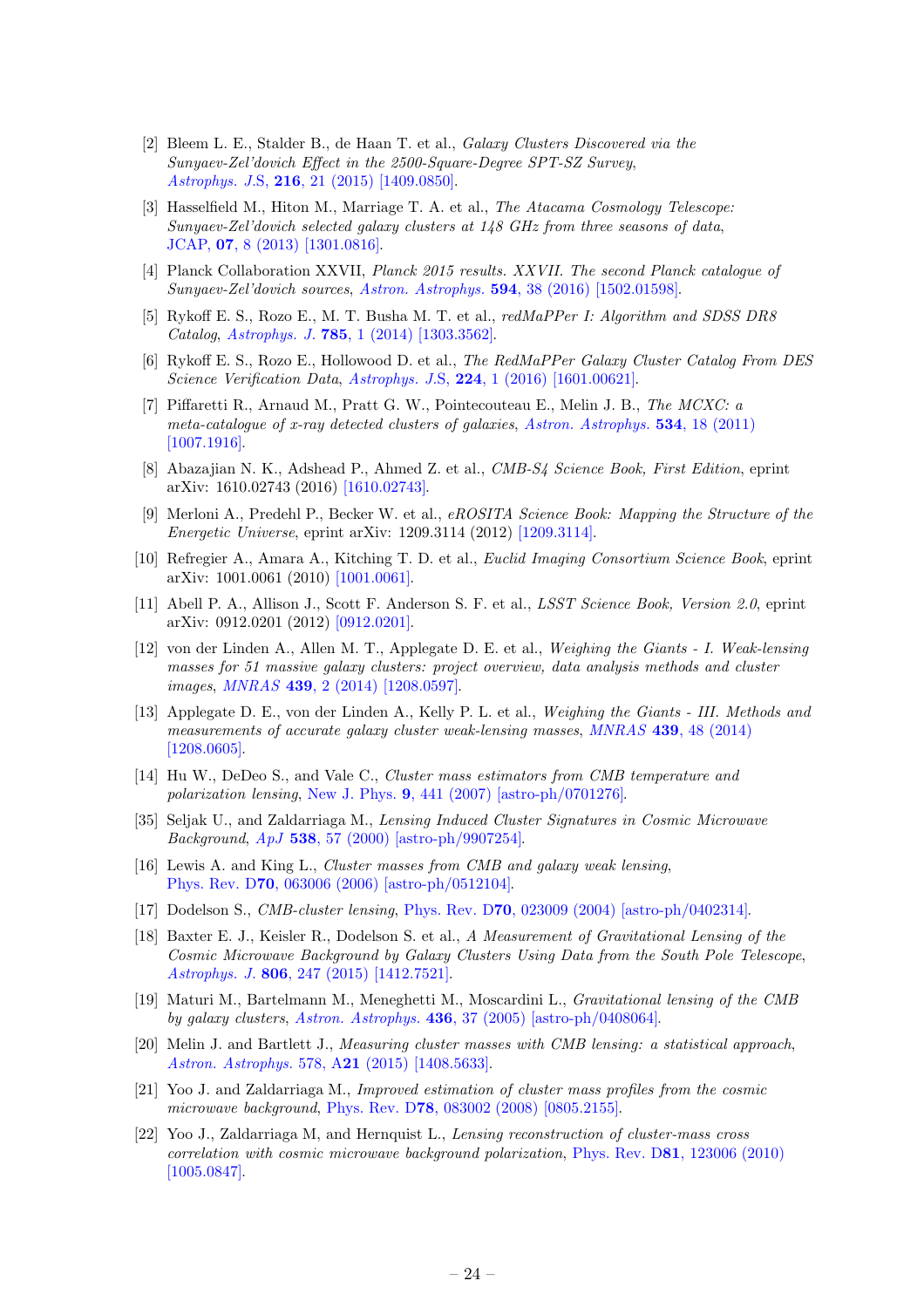- <span id="page-25-1"></span>[23] Holder G. and Kosowsky A., Gravitational Lensing of the Microwave Background by Galaxy Clusters, [Astrophys. J.](http://adsabs.harvard.edu/cgi-bin/bib_query?arXiv:astro-ph/0401519) 616, 8 (2004) [\[astro-ph/0401519\].](https://arxiv.org/abs/astro-ph/0401519)
- <span id="page-25-2"></span>[24] Madhavacheril M. et al., Evidence of Lensing of the Cosmic Microwave Background by Dark Matter Halos, [Phys. Rev. Lett.](http://adsabs.harvard.edu/cgi-bin/bib_query?arXiv:1411.7999) 114, 151302 (2015) [\[1411.7999\].](https://arxiv.org/abs/1411.7999)
- <span id="page-25-3"></span>[25] Ahn C. P., Alexandroff R., Prieto C. A. et al., The Tenth Data Release of the Sloan Digital Sky Survey: First Spectroscopic Data from the SDSS-III Apache Point Observatory Galactic Evolution Experiment, [Astrophys. J.](http://adsabs.harvard.edu/cgi-bin/bib_query?arXiv:1307.7735)S, 211, 16 (2014) [\[1307.7735\].](https://arxiv.org/abs/1307.7735)
- <span id="page-25-4"></span>[26] Planck Collaboration XXIV, Planck 2015 results. XXIV. Cosmology from Sunyaev-Zel'dovich cluster counts, [Astron. Astrophys.](http://adsabs.harvard.edu/cgi-bin/bib_query?arXiv:1502.01597) 594, 19 (2016) [\[1502.01597\].](https://arxiv.org/abs/1502.01597)
- <span id="page-25-5"></span>[27] Sunyaev R. and Zel'dovich Ya. B., Small-Scale Fluctuations of Relic Radiation, [Astrophysics and Space Science](http://adsabs.harvard.edu/abs/1970Ap%26SS...7....3S) 7, 3 (1970).
- <span id="page-25-6"></span>[28] Sunyaev R. and Zel'dovich Ya. B., The velocity of clusters of galaxies relative to the microwave background - The possibility of its measurement, MNRAS 190[, 413 \(1980\).](http://adsabs.harvard.edu/abs/1980MNRAS.190..413S)
- <span id="page-25-7"></span>[29] Shirokoff E., Reichardt C. L., Shaw L., Millea M et al., Improved Constraints on Cosmic Microwave Background Secondary Anisotropies from the Complete 2008 South Pole Telescope Data, [Astrophys. J.](http://adsabs.harvard.edu/cgi-bin/bib_query?arXiv:1012.4788) 736, 21 (2010) [\[1012.4788\].](https://arxiv.org/abs/1012.4788)
- <span id="page-25-8"></span>[30] Hartlap J., Simon P., Schneider P., Why your model parameter confidences might be too optimistic. Unbiased estimation of the inverse covariance matrix, [Astron. Astrophys.](http://adsabs.harvard.edu/cgi-bin/bib_query?arXiv:astro-ph/0608064) 464, 399 (2006) [\[astro-ph/0608064\].](https://arxiv.org/abs/astro-ph/0608064)
- <span id="page-25-9"></span>[31] Navarro J. F., C. S. Frenk C. E., and White S. D. M., The Structure of Cold Dark Matter Halos, [Astrophys. J.](http://adsabs.harvard.edu/cgi-bin/bib_query?arXiv:astro-ph/9508025) 462, 563 (1996) [\[astro-ph/9508025\].](https://arxiv.org/abs/astro-ph/9508025)
- <span id="page-25-10"></span>[32] Bhattacharya S., Habib S., Heitmann K. et al., *Dark Matter Halo Profiles of Massive Clusters:* Theory versus Observations, [Astrophys. J.](http://adsabs.harvard.edu/cgi-bin/bib_query?arXiv:1112.5479) 766, 16 (2013) [\[1112.5479\].](https://arxiv.org/abs/1112.5479)
- <span id="page-25-11"></span>[33] Bartelmann M., Arcs from a universal dark-matter halo profile, [Astron. Astrophys.](http://adsabs.harvard.edu/cgi-bin/bib_query?arXiv:astro-ph/9602053) 313, 697 (1996) [\[astro-ph/9602053\].](https://arxiv.org/abs/astro-ph/9602053)
- <span id="page-25-12"></span>[34] George E., Reichardt C., K. A. Aird K. A. et al., A Measurement of Secondary Cosmic Microwave Background Anisotropies from the 2500 Square-degree SPT-SZ Survey, [Astrophys. J.](http://adsabs.harvard.edu/cgi-bin/bib_query?arXiv:1408.3161) 799, 22 (2015) [\[1408.3161\].](https://arxiv.org/abs/1408.3161)
- <span id="page-25-0"></span>[35] Seljak U., Analytic model for galaxy and dark matter clustering, MNRAS 318[, 203 \(2000\)](http://adsabs.harvard.edu/cgi-bin/bib_query?arXiv:astro-ph/0001493) [\[astro-ph/0001493\].](https://arxiv.org/abs/astro-ph/0001493)
- <span id="page-25-13"></span>[36] Cooray A., and Sheth R., Halo Models of Large Scale Structure, [Phy. Rep.](http://adsabs.harvard.edu/cgi-bin/bib_query?arXiv:astro-ph/0206508) 372, 1 (2002) [\[astro-ph/0206508\]](https://arxiv.org/abs/astro-ph/0206508)
- <span id="page-25-14"></span>[37] Flender S., Bleem L., Finkel H. et al., Simulations of the Pairwise Kinematic Sunyaev-Zel'dovich Signal, [Astrophys. J.](http://adsabs.harvard.edu/cgi-bin/bib_query?arXiv:1511.02843) 823, 15 (2016) [\[1511.02843\].](https://arxiv.org/abs/1511.02843)
- <span id="page-25-15"></span>[38] Johnston D. E., Sheldon E. S., Wechsler R. H. et al., Cross-correlation Weak Lensing of SDSS galaxy Clusters II: Cluster Density Profiles and the Mass–Richness Relation, eprint arXiv:0709.1159 (2007) [\[0709.1159\]](https://arxiv.org/abs/0709.1159)
- <span id="page-25-16"></span>[39] Oguri M., and Takashi H., Detailed cluster lensing profiles at large radii and the impact on cluster weak lensing studies, MNRAS 414[, 1851 \(2011\)](http://adsabs.harvard.edu/abs/2011MNRAS.414.1851O) [\[1101.0650\].](https://arxiv.org/abs/1101.0650)
- <span id="page-25-17"></span>[40] Diemer B. and Kravtsov A. V., Dependence of the Outer Density Profiles of Halos on Their Mass Accretion Rate, [Astrophys. J.](http://adsabs.harvard.edu/cgi-bin/bib_query?arXiv:1401.1216) 789, 1 (2014) [\[1401.1216\].](https://arxiv.org/abs/1401.1216)
- <span id="page-25-18"></span>[41] King L. and Schneider P., *Cluster mass profiles from weak lensing II*, [Astron. Astrophys.](http://adsabs.harvard.edu/cgi-bin/bib_query?arXiv:astro-ph/0012202) 369, 1 (2001) [\[astro-ph/0012202\].](https://arxiv.org/abs/astro-ph/0012202)
- <span id="page-25-19"></span>[42] Einasto J. and Haud U., Galactic models with massive corona. I - Method. II - Galaxy, [Astron. Astrophys.](http://adsabs.harvard.edu/abs/1989A%26A...223...89E) 223, 89 (1989).
- <span id="page-25-20"></span>[43] Ludlow A.D., Navarro J. F., Boylan-Kolchin M. et al., The mass profile and accretion history of cold dark matter haloes, MNRAS 432[, 1103 \(2013\)](http://adsabs.harvard.edu/cgi-bin/bib_query?arXiv:1302.0288) [\[1302.0288\].](https://arxiv.org/abs/1302.0288)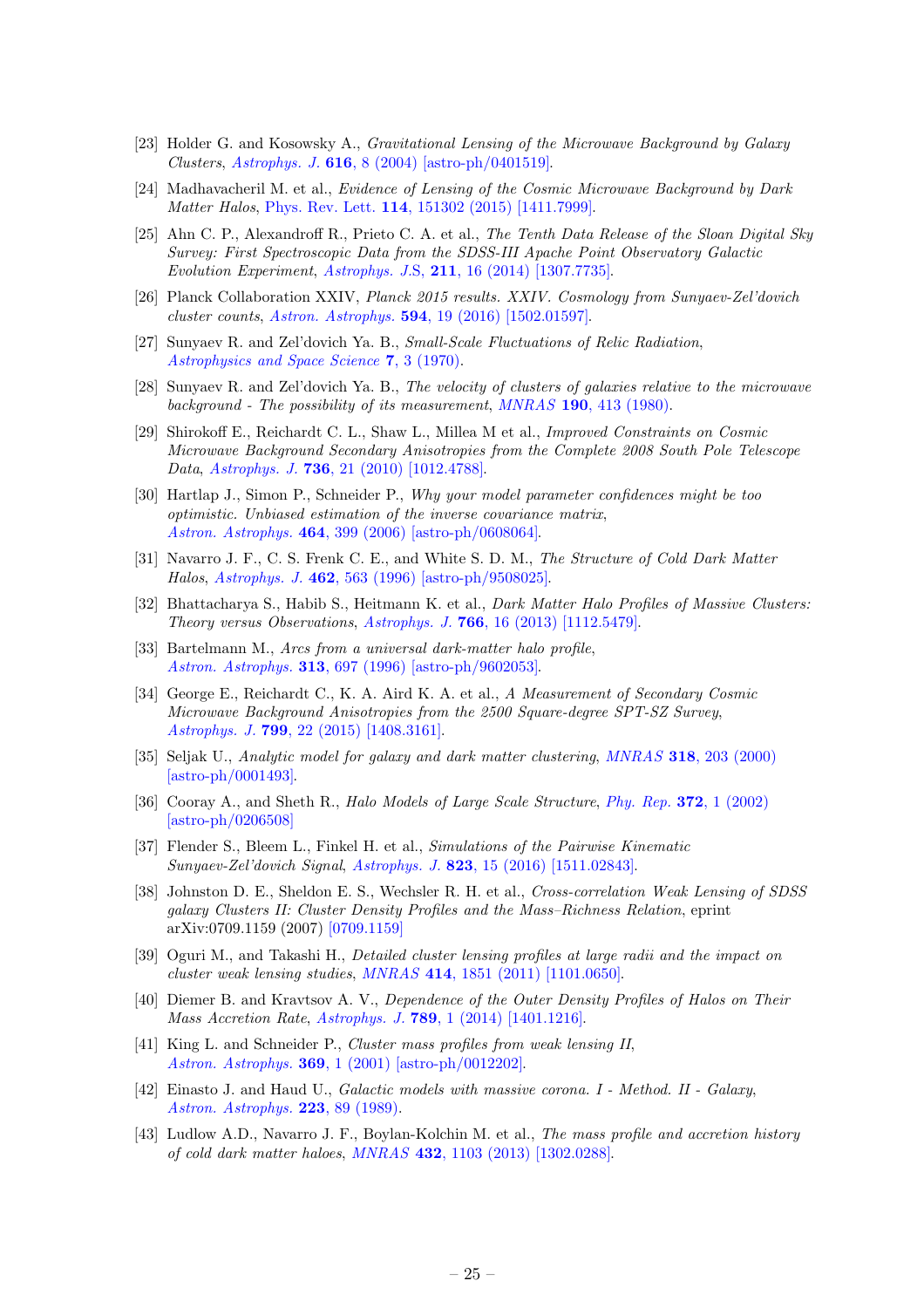- <span id="page-26-0"></span>[44] Sereno M., Fedeli C. Moscardini and Moscardini L., Comparison of weak lensing by NFW and Einasto halos and systematic errors, [JCAP,](http://adsabs.harvard.edu/cgi-bin/bib_query?arXiv:1504.05183) 042 (2015) [\[1504.05183\].](https://arxiv.org/abs/1504.05183)
- <span id="page-26-1"></span>[45] Song J., Zenteno A., Stalder B. et al., Redshifts, Sample Purity, and BCG Positions for the Galaxy Cluster Catalog from the First 720 Square Degrees of the South Pole Telescope Survey, [Astrophys. J.](http://adsabs.harvard.edu/cgi-bin/bib_query?arXiv:1207.4369) 761, 22 (2012) [\[1207.4369\].](https://arxiv.org/abs/1207.4369)
- <span id="page-26-2"></span>[46] Saro A., Bocquet S., Rozo E. et al., Constraints on the richness-mass relation and the optical-SZE positional offset distribution for SZE-selected clusters, MNRAS 454[, 2305 \(2015\)](http://adsabs.harvard.edu/cgi-bin/bib_query?arXiv:1506.07814) [\[1506.07814\].](https://arxiv.org/abs/1506.07814)
- <span id="page-26-3"></span>[47] Benson B. A. Ade P. A. R., Ahmed Z. et al., SPT-3G: a next-generation cosmic microwave background polarization experiment on the South Pole telescope, [Proceedings of the SPIE,](http://adsabs.harvard.edu/cgi-bin/bib_query?arXiv:1407.2973) 9153, 91531P (2014) [\[1407.2973\].](https://arxiv.org/abs/1407.2973)
- <span id="page-26-4"></span>[48] Henderson S. W., Allison R., Austermann J. et al., Advanced ACTPol Cryogenic Detector Arrays and Readout, [Journal of Low Temperature Physics,](http://adsabs.harvard.edu/cgi-bin/bib_query?arXiv:1510.02809) 184, 772 (2015) [\[1510.02809\].](https://arxiv.org/abs/1510.02809)
- <span id="page-26-5"></span>[49] Górski K. M., Hivon E., Banday A. J. et al., [Astrophys. J.](http://adsabs.harvard.edu/cgi-bin/bib_query?arXiv:astro-ph/0409513) 622, 759 (2005) [\[astro-ph/0409513\].](https://arxiv.org/abs/astro-ph/0409513)
- <span id="page-26-6"></span>[50] Battaglia N., The Tau of Galaxy Clusters, JCAP 058 [\(2016\)](http://adsabs.harvard.edu/cgi-bin/bib_query?arXiv:1607.02442) [\[1607.02442\]](https://arxiv.org/abs/1607.02442)
- <span id="page-26-15"></span>[51] Lewis A., Challinor A., and Lasenby A., HEALPix: A Framework for High-Resolution Discretization and Fast Analysis of Data Distributed on the Sphere, [Astrophys. J.](http://adsabs.harvard.edu/cgi-bin/bib_query?arXiv:astro-ph/0409513) 538, 473 (2000) [\[astro-ph/9911177\].](https://arxiv.org/abs/astro-ph/9911177)
- <span id="page-26-17"></span>[52] Baumann D., Jackson M. G., Adshead P. et al., Probing Inflation with CMB Polarization, [AIP Conf. Proc.](http://adsabs.harvard.edu/cgi-bin/bib_query?arXiv:0811.3919), 1141, 10 (2009) [\[0811.3919\].](https://arxiv.org/abs/0811.3919)
- <span id="page-26-7"></span>[53] McCarthy I. G., Le Brun A. M. C., Schaye J., Holder G. P., The thermal Sunyaev-Zel'dovich effect power spectrum in light of Planck, MNRAS 440[, 3645 \(2013\)](http://adsabs.harvard.edu/cgi-bin/bib_query?arXiv:1312.5341) [\[1312.5341\].](https://arxiv.org/abs/1312.5341)
- <span id="page-26-8"></span>[54] Dunkley J., Calabrese E., Sievers J. et al., The Atacama Cosmology Telescope: likelihood for small-scale CMB data, [JCAP,](http://adsabs.harvard.edu/cgi-bin/bib_query?arXiv:1301.0776) 07 (2013) [\[1301.0776\].](https://arxiv.org/abs/1301.0776)
- <span id="page-26-9"></span>[55] Planck Collaboration XXIII, Planck 2015 results. XXIII. The thermal Sunyaev-Zel'dovich effect-cosmic infrared background correlation, [Astron. Astrophys.](http://adsabs.harvard.edu/cgi-bin/bib_query?arXiv:1509.06555) 594, 17 (2016) [\[1509.06555\].](https://arxiv.org/abs/1509.06555)
- <span id="page-26-10"></span>[56] Manzotti, A., Story, K. T., Wu, W. L. K. et al., CMB Polarization B-mode Delensing with SPTpol and Herschel, eprint arXiv: 1701.04396 (2017) [\[1701.04396\].](https://arxiv.org/abs/1701.04396)
- <span id="page-26-11"></span>[57] Seiffert M, Borys C., Scott D, Halpern M., An upper limit to polarized submillimetre emission in Arp 220, MNRAS 374[, 409 \(2007\)](http://adsabs.harvard.edu/cgi-bin/bib_query?arXiv:astro-ph/0610485) [\[astro-ph/0610485\].](https://arxiv.org/abs/astro-ph/0610485)
- <span id="page-26-12"></span>[58] Suzuki A. Ade P. A. R, Akiba Y. et al., The Polarbear-2 and the Simons Array Experiments, [Journal of Low Temperature Physics,](http://adsabs.harvard.edu/cgi-bin/bib_query?arXiv:1512.07299) 184, 805 (2016) [\[1512.07299\].](https://arxiv.org/abs/1512.07299)
- <span id="page-26-13"></span>[59] Cardoso J., Le Jeune M., Delabrouille J., Betoule M., Patanchon G., Component Separation With Flexible Models?Application to Multichannel Astrophysical Observations, [IEEE Journal of Selected Topics in Signal Processing,](http://adsabs.harvard.edu/abs/2008ISTSP...2..735C) 2, 735 (2008).
- <span id="page-26-14"></span>[60] Planck Collaboration XII, Planck 2013 results. XII. Diffuse component separation, [Astron. Astrophys.](http://adsabs.harvard.edu/cgi-bin/bib_query?arXiv:1303.5072) 571, 31 (2014) [\[1303.5072\].](https://arxiv.org/abs/1303.5072)
- <span id="page-26-16"></span>[61] Kamionkowski M., Kosowsky A. and Stebbins A., Statistics of cosmic microwave background polarization, Phys. Rev. D55[, 7368 \(1996\)](http://adsabs.harvard.edu/cgi-bin/bib_query?arXiv:astro-ph/9611125) [\[astro-ph/9611125\].](https://arxiv.org/abs/astro-ph/9611125v1)
- <span id="page-26-21"></span>[62] Planck Collaboration XIII, Planck 2015 results. XIII. Cosmological parameters, [Astron. Astrophys.](http://adsabs.harvard.edu/cgi-bin/bib_query?arXiv:1502.01589) 594, 63 (2016) [\[1502.01589\].](https://arxiv.org/abs/1502.01589)
- <span id="page-26-18"></span>[63] Shaw, L. D., Nagai, D., Bhattacharya, S. et al., Impact of Cluster Physics on the Sunyaev-Zel'dovich Power Spectrum, Astrophys. J. 725[, 1452 \(2010\)](http://adsabs.harvard.edu/cgi-bin/bib_query?arXiv:1006.1945) [\[1006.1945\].](https://arxiv.org/abs/1006.1945)
- <span id="page-26-19"></span>[64] Shaw, L. D., Rudd, D. H.; Nagai, D., Deconstructing the Kinetic SZ Power Spectrum, [Astrophys. J.](http://adsabs.harvard.edu/cgi-bin/bib_query?arXiv:1109.0553) 756, 14 (2012) [\[1109.0553\].](https://arxiv.org/abs/1109.0553)
- <span id="page-26-20"></span>[65] Sazonov S. Y. and Sunyaev R. A., Microwave polarization in the direction of galaxy clusters induced by the CMB quadrupole anisotropy, MNRAS 310[, 765 \(1999\)](http://adsabs.harvard.edu/cgi-bin/bib_query?arXiv:astro-ph/9903287) [\[astro-ph/9903287\].](https://arxiv.org/abs/astro-ph/9903287)